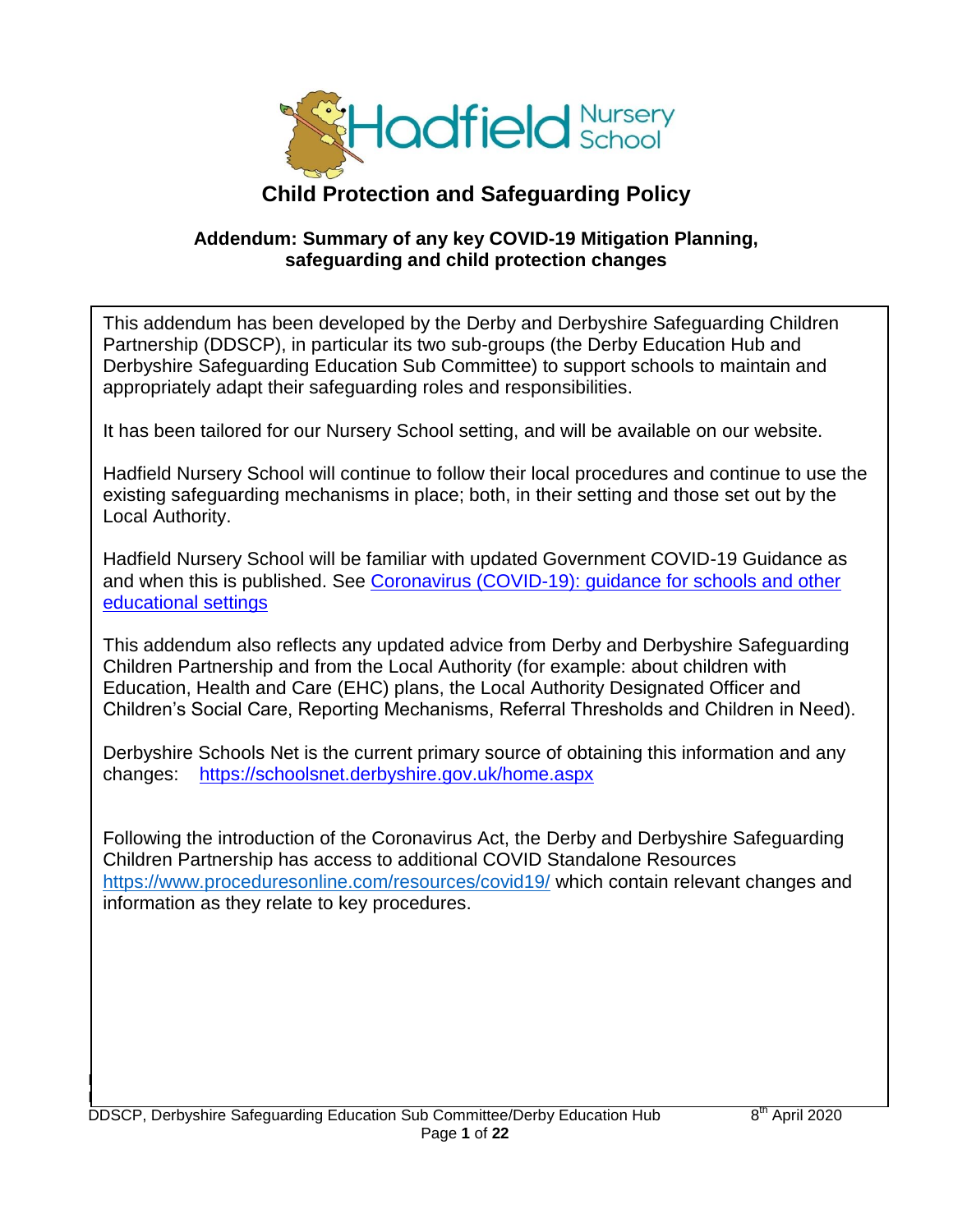# **Name of school/college: Hadfield Nursery School**

#### **Author/s of addendum: Diane Mottershead: Acting Headteacher; Designated Safeguarding Lead**

#### **Addendum approved by:**

| <b>Name</b>           | <b>Role</b>               | <b>Date</b> |
|-----------------------|---------------------------|-------------|
| <b>Kate Singleton</b> | <b>Chair of Governors</b> | 13.04.2020  |
|                       |                           |             |
|                       |                           |             |

| Date addendum published by the setting and | 13.04.2020 |
|--------------------------------------------|------------|
| made available on the website              |            |

#### **Addendum review dates and changes**

| <b>Review</b><br>date | By whom | Summary of changes made | <b>Date</b><br>implemented |
|-----------------------|---------|-------------------------|----------------------------|
|                       |         |                         |                            |
|                       |         |                         |                            |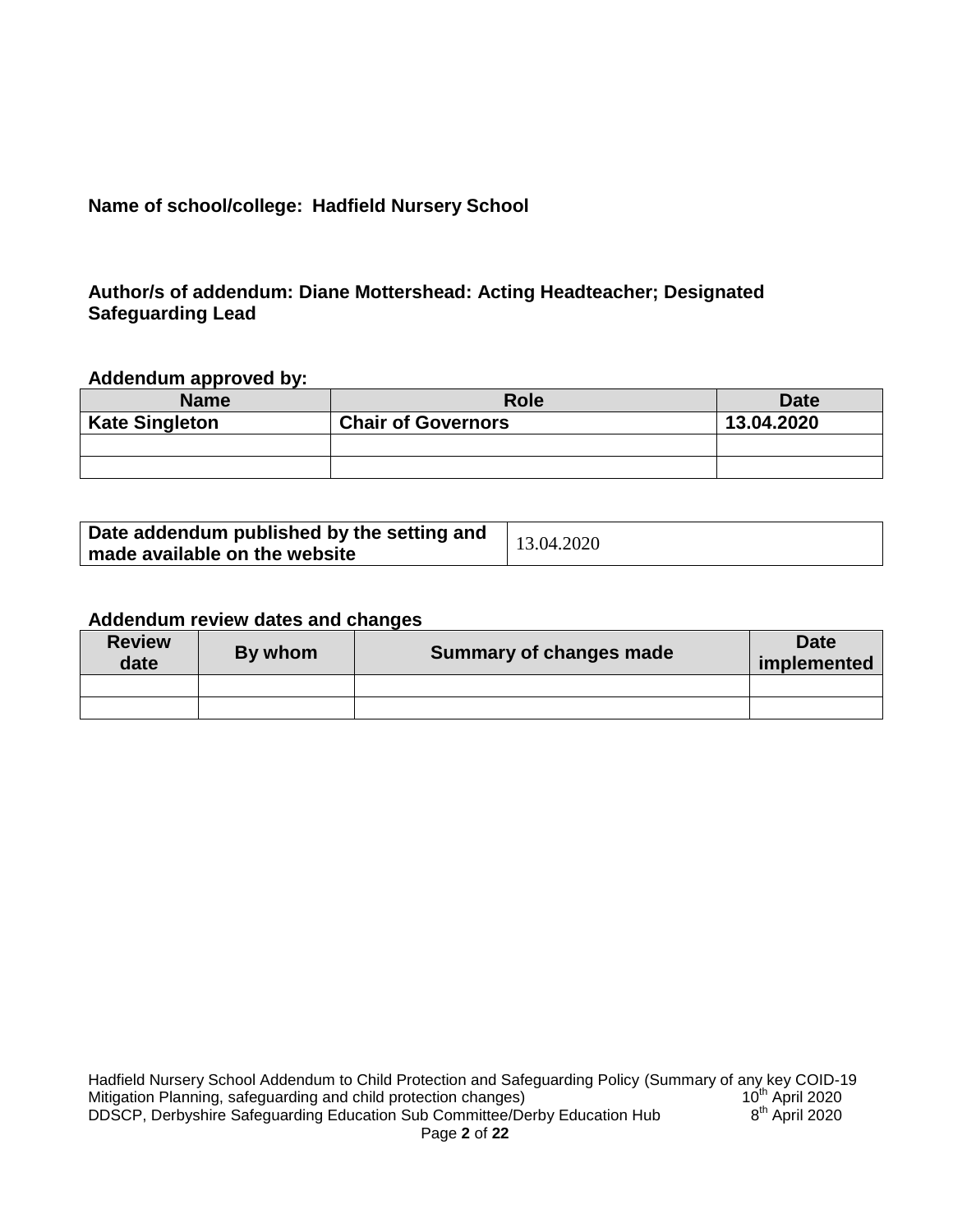#### **Addendum Contents**

|                |                                                              | Page |
|----------------|--------------------------------------------------------------|------|
|                | Important contacts                                           | 4    |
| $\mathbf 1$    | Context                                                      | 5    |
| $\overline{2}$ | Scope and definitions                                        | 5    |
| 3              | Core safeguarding principles                                 | 6    |
| 4              | Reporting concerns                                           | 7    |
| 5              | Designated Safeguarding Lead (and deputy) arrangements       | 9    |
| 6              | Working with other agencies                                  | 9    |
| 7              | Monitoring attendance                                        | 12   |
| 8              | Safeguarding for children not attending school               | 13   |
| 9              | Children attending other settings                            | 14   |
| 10             | Safeguarding other children                                  | 14   |
| 11             | Peer on peer abuse                                           | 14   |
| 12             | Online safety                                                | 15   |
| 13             | Mental health and well-being                                 | 16   |
| 14             | Domestic abuse                                               | 18   |
| 15             | Staff recruitment, movement of staff, training and induction | 19   |
| 16             | Keeping records of who's on site                             | 21   |
| 17             | Concerns about a staff member or volunteer                   | 21   |
| 18             | Monitoring arrangements                                      | 22   |
| 19             | Links with other policies                                    | 22   |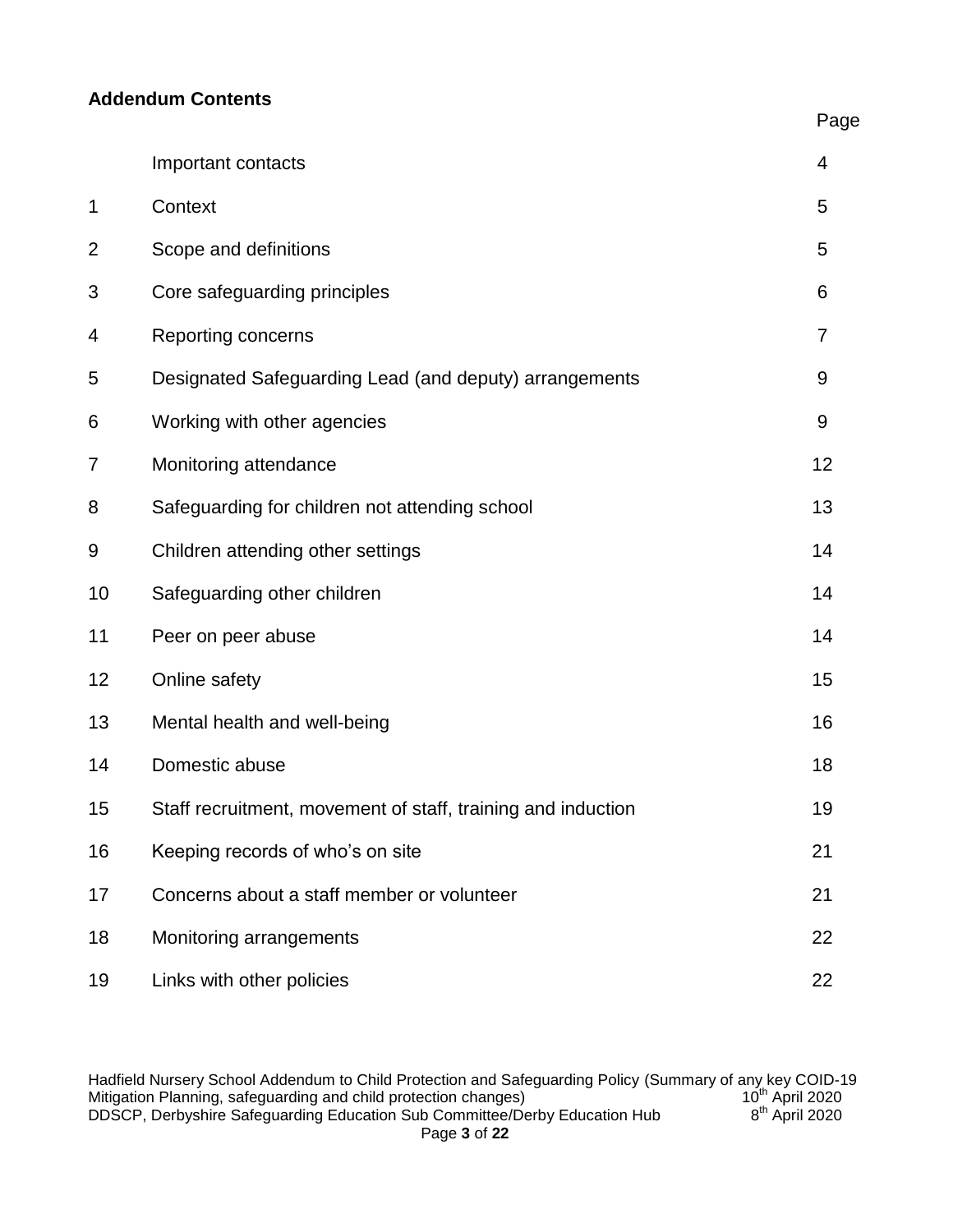# **Key Contacts during COVID-19 Arrangements**

| <b>Role</b>                                                                                | <b>Name</b>             | <b>Contact details</b>                      |
|--------------------------------------------------------------------------------------------|-------------------------|---------------------------------------------|
| Designated Safeguarding<br>Lead (DSL)                                                      | Diane Mottershead       | dianem12@hadfield-<br>nur.derbyshire.sch.uk |
| Deputy DSL(s)                                                                              | <b>Sue Perry</b>        | sperry4@hadfield-<br>nur.derbyshire.sch.uk  |
| Designated member of<br>Senior Leadership Team if<br>DSL (and deputy) cannot<br>be on site | Diane Mottershead       | dianem12@hadfield-<br>nur.derbyshire.sch.uk |
| Headteacher/Principal                                                                      | Diane Mottershead       | dianem12@hadfield-<br>nur.derbyshire.sch.uk |
| Chair of<br>Governors/Trustees                                                             | <b>Kate Singleton</b>   | kate.hewitt@hotmail.co.uk                   |
| Designated<br>Governor/Trustee:                                                            | <b>Sharon Witchalls</b> | witchalls@3strands.net                      |

**Contact details for all other key safeguarding agencies are as noted in Hadfield Nursery School's Child Protection Policy 2019/20**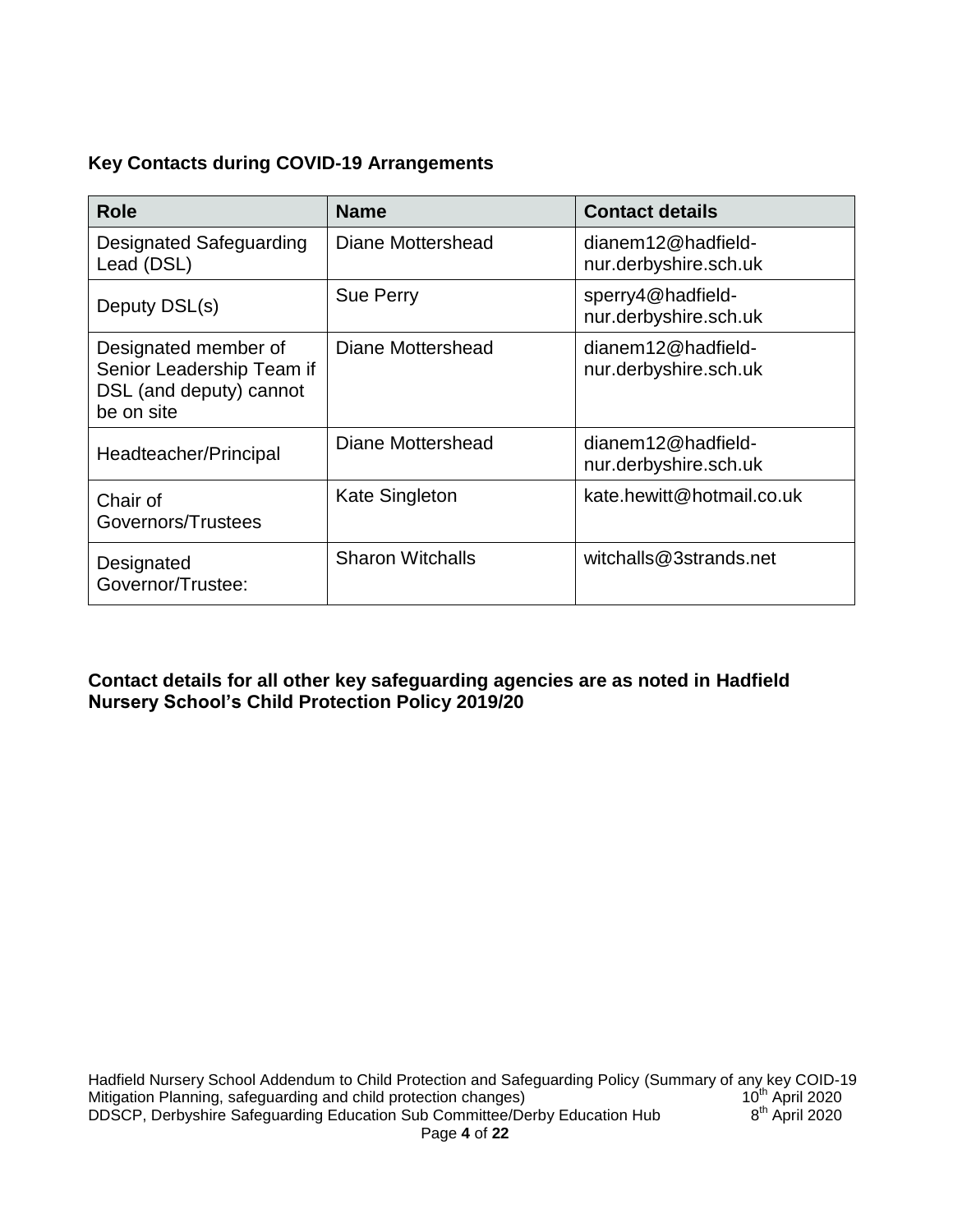# **1. Context**

From 20<sup>th</sup> March 2020 parents were asked by the Government to keep their children at home, wherever possible, and for schools to remain open only for those children of workers critical to the COVID-19 response who absolutely need to attend.

Schools, Colleges and all Childcare Providers were also asked to provide care for a limited number of children; this covered, children who are vulnerable, as well as those children whose parents are critical to the COVID-19 response and cannot be safely cared for at home.

Hadfield Nursery School acknowledges the importance of remaining a safe place for children; however, the fewer children making the journey to school, and the fewer children in educational settings, will protect the NHS and save lives by reducing the risks of spreading the virus.

This addendum of Hadfield Nursery School's Child Protection Policy contains details of our individual safeguarding arrangements during our continued opening/school closure.

# **2. Scope and Definitions**

This addendum applies during the period of school closure due to COVID-19, and reflects updated advice from our local safeguarding partners Derby and Derbyshire Safeguarding Children Partnership (Derbyshire County Council, Derby City Council, Derby and Derbyshire Clinical Commissioning Group, Tameside and Glossop Clinical Commissioning Group and Derbyshire Constabulary).

It sets out changes to our normal Child Protection Policy in light of the Department for Education's Guidance collection for [Coronavirus \(COVID-19\): guidance for schools and other](https://www.gov.uk/government/collections/coronavirus-covid-19-guidance-for-schools-and-other-educational-settings)  [educational settings,](https://www.gov.uk/government/collections/coronavirus-covid-19-guidance-for-schools-and-other-educational-settings) and specifically [Coronavirus: safeguarding in schools, colleges and](https://www.gov.uk/government/publications/covid-19-safeguarding-in-schools-colleges-and-other-providers)  [other providers.](https://www.gov.uk/government/publications/covid-19-safeguarding-in-schools-colleges-and-other-providers)

# **Vulnerable Children**

Unless covered here, our normal Child Protection Policy continues to apply.

The Department for Education's (DfE's) [Coronavirus \(COVID-19\): guidance on vulnerable](https://www.gov.uk/government/publications/coronavirus-covid-19-guidance-on-vulnerable-children-and-young-people/coronavirus-covid-19-guidance-on-vulnerable-children-and-young-people)  [children and young people](https://www.gov.uk/government/publications/coronavirus-covid-19-guidance-on-vulnerable-children-and-young-people/coronavirus-covid-19-guidance-on-vulnerable-children-and-young-people) defines 'Vulnerable Children' as those who:

- a. Have a Social Worker, this includes children who
	- Have a Child Protection Plan
	- Are looked after by the Local Authority
	- Have been assessed as being in need or otherwise meet the definition in Section 17 of the Children Act 1989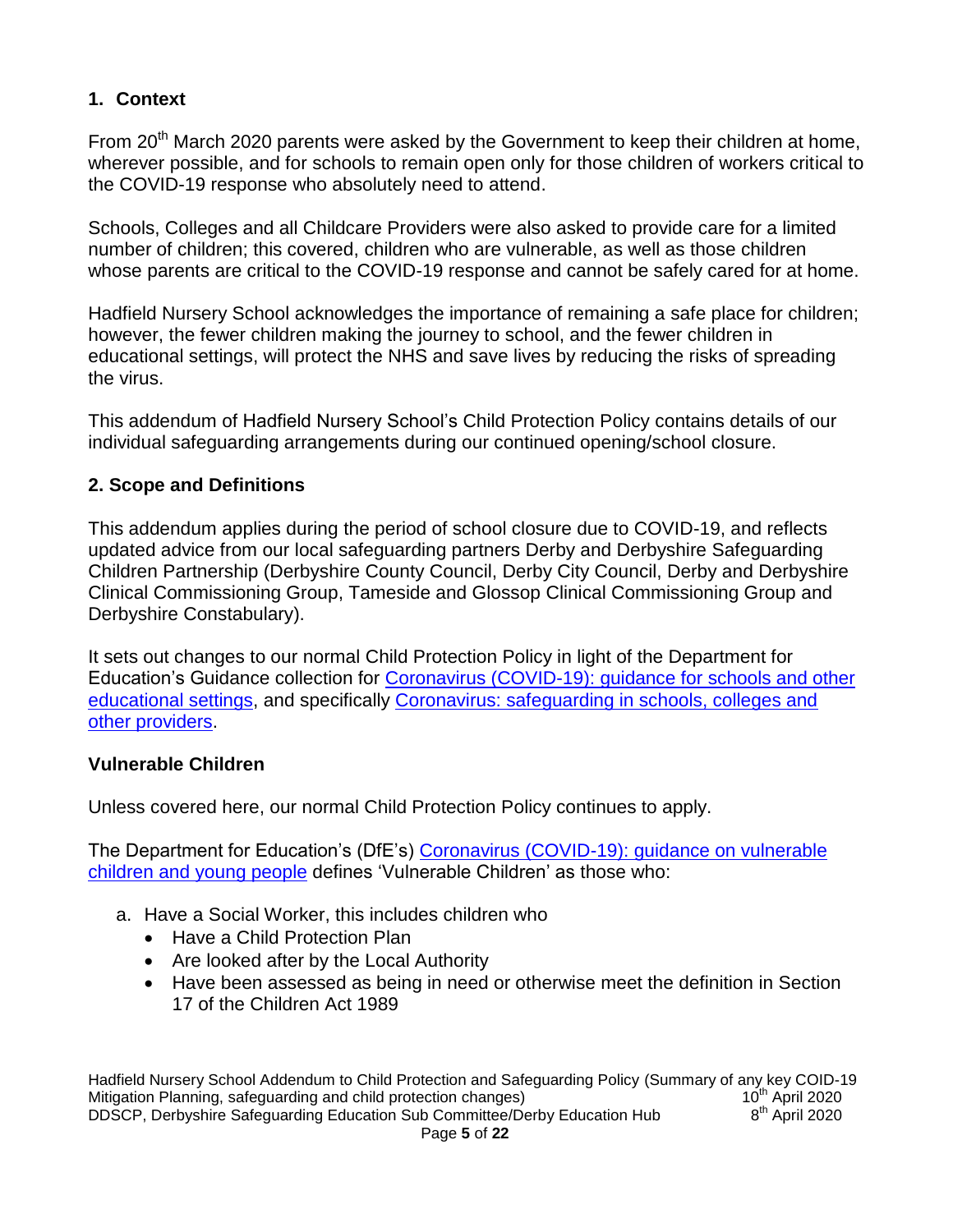b. Children and young people up to the age of 25 with Education, Health and Care (EHC) Plans.

Those with an EHC plan will be risk-assessed by the school in consultation with the Local Authority (LA) and parents, to decide whether they need to continue to be offered a school place in order to meet their needs; or, whether they can safely have their needs met at home. This could include, if necessary, carers, therapists or clinicians visiting the home to provide any essential services. Many children and young people with EHC plans can safely remain at home.

Hadfield Nursery School will continue to work with, and support children's Social Workers to help protect vulnerable children. This includes working with and supporting children's Social Workers and the Local Authority Virtual School Head (VSH) for Looked-After and previously Looked-After children. The lead person for this will be Diane Mottershead.

There is an expectation that vulnerable children who have a Social Worker will attend an education setting, so long as they do not have significant underlying health conditions that put them at risk. In circumstances where a parent/carer does not want to bring their child to an education setting, and their child is considered vulnerable, the Social Worker and the school will explore the reasons for this directly with the parent/carer.

Where parents are concerned about the risk of the child contracting COVID-19, the school or the Social Worker will talk through these anxieties with the parent/carer following the advice set out by Public Health England.

Hadfield Nursery School will encourage our vulnerable children and young people to attend school, including remotely if needed.

#### **Support for children who are not 'Vulnerable' but where there are concerns**

Senior Leaders in the school, especially the Designated Safeguarding Lead (and Deputy), are aware of who our most vulnerable children are. They also have the flexibility to offer a place to those who do not meet the Department for Education's definition of 'Vulnerable' but where the school has concerns. For example, children who are receiving support though Early Help processes, on the edge of receiving Children's Social Care support or those who have had recent Social Worker involvement.

If these children will not be attending school a Contact Plan will put in place, as explained in Section 8 below.

# **3. Core Safeguarding Principles**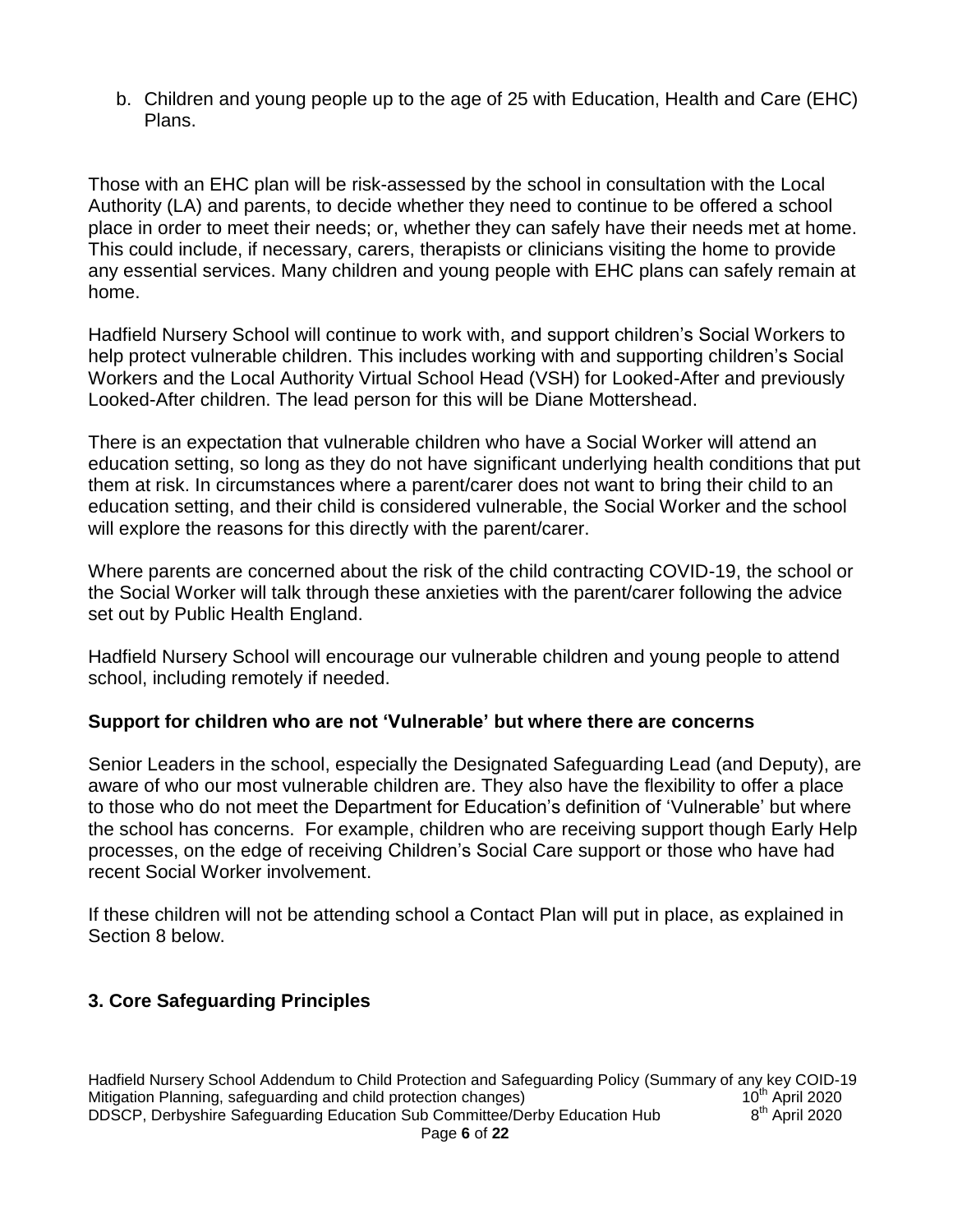We will still have regard to the statutory Safeguarding Guidance, Keeping Children Safe in [Education](https://www.gov.uk/government/publications/keeping-children-safe-in-education--2) and relevant Government Coronavirus Guidance such as [Coronavirus:](https://www.gov.uk/government/publications/covid-19-safeguarding-in-schools-colleges-and-other-providers/coronavirus-covid-19-safeguarding-in-schools-colleges-and-other-providers)  [safeguarding in schools, colleges and other providers](https://www.gov.uk/government/publications/covid-19-safeguarding-in-schools-colleges-and-other-providers/coronavirus-covid-19-safeguarding-in-schools-colleges-and-other-providers) to ensure we keep children safe.

Although we are operating in a different way to normal, we are still following these important safeguarding principles:

- The best interests of children must always continue to come first
- If anyone has a safeguarding concern about any child, they should continue to act on it immediately
- A Designated Safeguarding Lead (DSL) or Deputy should be available at all times (see Section 4 for details of our arrangements)
- It is essential that unsuitable people are not allowed to enter the children's/education workforce and/or gain access to children
- Children should continue to be protected when they are online

Hadfield Nursery School will, as far as is reasonably possible, take a whole institution approach to Safeguarding. This will allow us to ensure that any new policies and processes in response to COVID-19 are not weakening our approach to Safeguarding or undermining our Child Protection Policy.

#### **4. Reporting Concerns**

#### **All staff and volunteers must continue to act on any concerns they have about a child immediately. It is still vitally important to do this.**

All staff will continue to work with the children's Social Workers, where they have one, to help protect vulnerable children.

It is vitally important that we continue to work together and share relevant safeguarding information to keep children safe

#### **Contacts and Referrals**

If you are concerned about the welfare of a child or young person or are worried they are being abused, you can make a referral to Children's Social Care. Wherever practicable, contact should be indirect, such as by telephone/video call or using the online referral form.

Unless there are serious concerns that a child is suffering or likely to suffer abuse and maltreatment, practitioners should use an Early Help Assessment to start the process of understanding the needs and strengths of the child and the parent/carers.

Professional judgements about visiting children and families to complete children in need assessments will balance considerations about:

Hadfield Nursery School Addendum to Child Protection and Safeguarding Policy (Summary of any key COID-19<br>Mitigation Planning, safeguarding and child protection changes) 10<sup>th</sup> April 2020 Mitigation Planning, safeguarding and child protection changes) DDSCP, Derbyshire Safeguarding Education Sub Committee/Derby Education Hub 8  $8<sup>th</sup>$  April 2020 Page **7** of **22**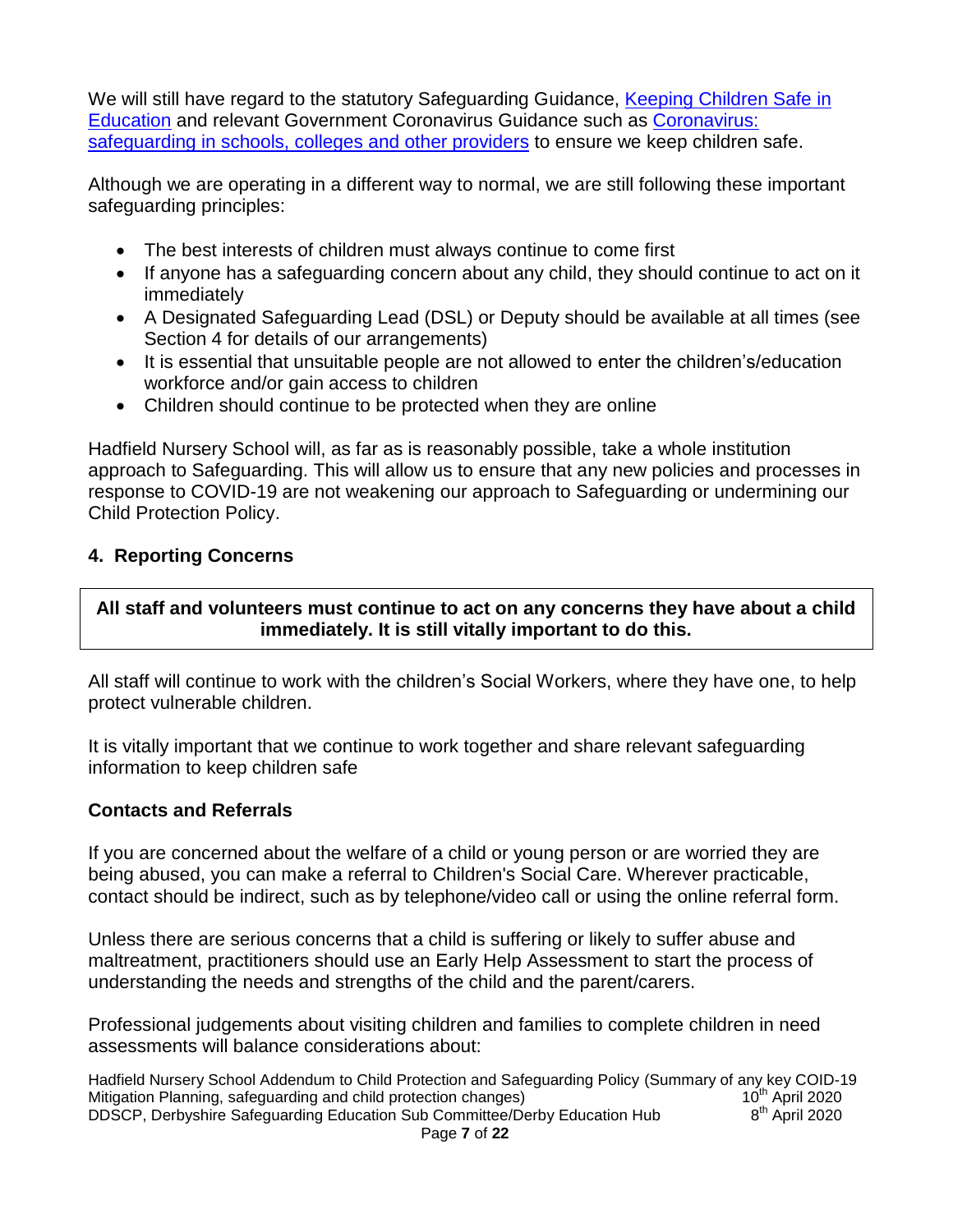- Risks to children and young people
- Risks to families
- Risks to the workforce

Social Workers and their managers will be making professional judgements of risk in each case and decide what form of contact a family may need to have by agencies (including the social worker) in order to ensure the safety of children and young people. There are many ways to keep in touch with a child, young person or family without physical face-to-face contact.

There are circumstances where it will be necessary for social workers and other staff/agencies professionals to visit children in person. Where face to face contact is deemed necessary, practitioners should take account of Public Health England (PHE) advice on social distancing and minimising the spread of infection to keep safe both themselves and the family they are visiting.

#### **Strategy Discussions**

Strategy discussions should be held by virtual means in order to co-operate with social distancing guidance requirements. The purpose of the strategy discussion/meeting is to determine the child's welfare and plan rapid future action if there is reasonable cause to suspect the child is suffering, or is likely to suffer, Significant Harm.

#### **Child Protection Section 47 Enquiries**

Preparation for carrying out a Section 47 enquiry should include specific measures to see or speak to the child in line with local safeguarding procedures.

Children and families may feel anxious about infection risks. Where this anxiety is present and families are reluctant to engage with Social Workers, Social Workers and other agency professionals should make contact with families and explain why it is essential that they have access to the home, or to see and speak to the children, to ensure they are safe and well. This need not always be through a face to face visit, but should be sufficient to reassure key professionals that the child is not currently at risk of harm.

There may, of course, be other reasons why families may refuse access and where they do and there is a risk to the life of the child or a likelihood of immediate serious harm, Local Authorities should follow the immediate protection procedures set out in Working Together to Safeguard Children.

The management of risk should be recorded in line with the organisations Risk Mitigation plan for COVID-19.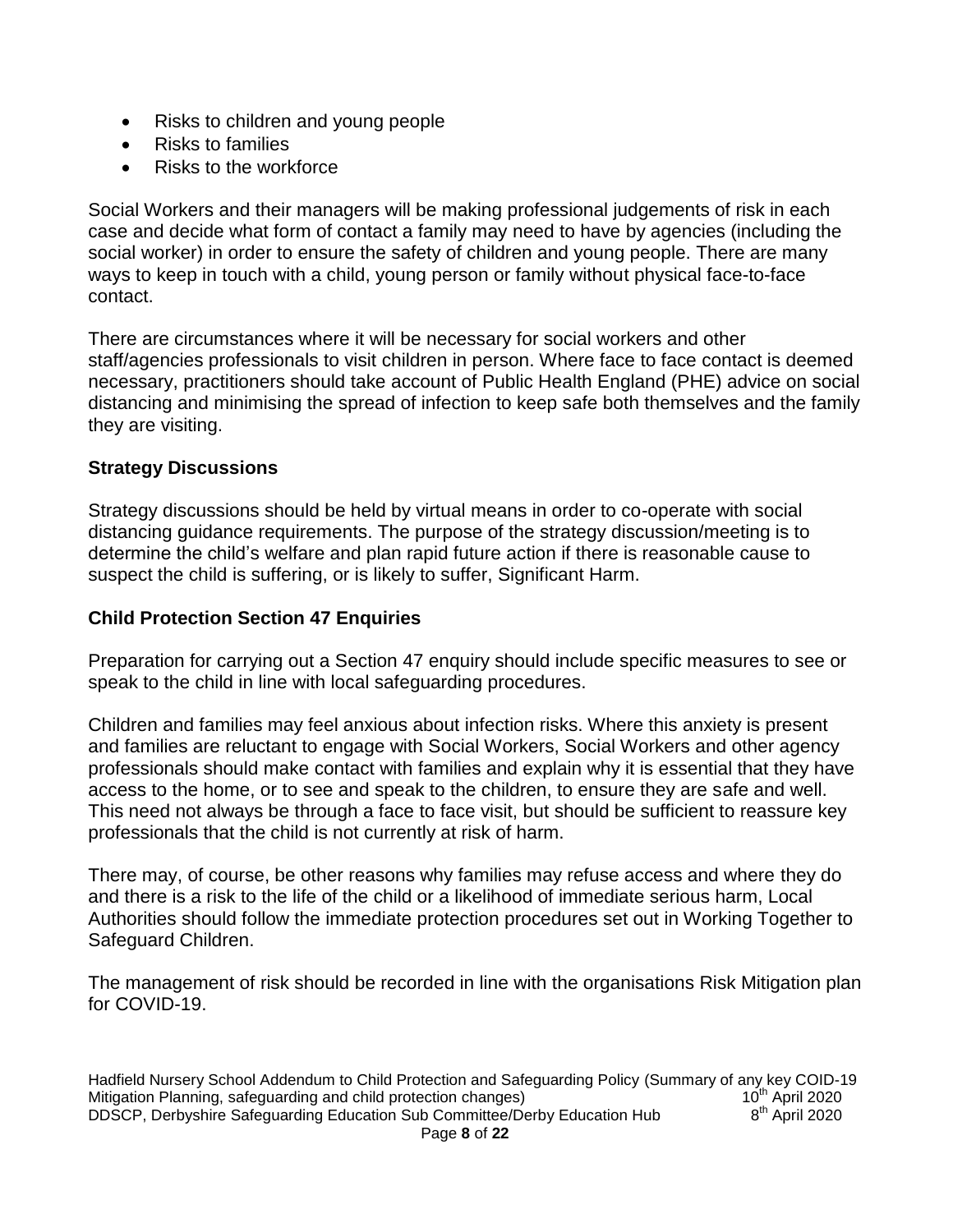**For the latest updates on the latest position on referring in, CiN and Early Help, Core Group/TAF meetings for Derby City and Derbyshire, we will regularly visit the DDSCP website:** <https://www.ddscp.org.uk/>

# **5. Designated Safeguarding Lead (and Deputy) Arrangements**

Hadfield Nursery School will aim to have a trained DSL or Deputy DSL on site wherever possible.

Details of all Important Contacts are listed in the 'Important Contacts' section on Page 4 of this Addendum.

- If the school DSL (or Deputy) cannot be in the School, arrangements will be made to contact them remotely. See Important Contacts on Page 4.
- All school staff and volunteers will be kept informed by email as to who will be the DSL (or Deputy) on any given day, and how to contact them.
- The school will ensure that DSLs (and deputies), wherever their location, know who the most vulnerable children in our School/College are.

Hadfield Nursery School acknowledges that opportunities for DSL training is very unlikely to take place during this period; the DDSCP Safeguarding face to face training events have been cancelled up until the end of May (this will be the subject of review). However, the option of online training will be explored, there are some e-learning opportunities and podcasts on the DDSCP website [training pages.](https://www.ddscp.org.uk/training/)

As outlined in the DfE Guidance (Coronavirus (COVID-19): safeguarding in schools, colleges and other providers); for the period COVID-19 measures are in place, a DSL (or Deputy) who has been trained will continue to be classed as a trained DSL (or Deputy) even if they are unable to undertake their refresher training.

Our School/College like others nationwide faces unique challenges at this time. Where reasonably possible, the DSL (or Deputy) will consider these challenges in a child protection context.

# **6. Working with Other Agencies**

Hadfield Nursery School will continue to work with Children's Social Care and with Virtual School Heads for Looked-After and previously Looked-After Children.

Hadfield Nursery School will continue to update this Addendum as/when necessary, to reflect any updated guidance from:

• Our Local Safeguarding Partners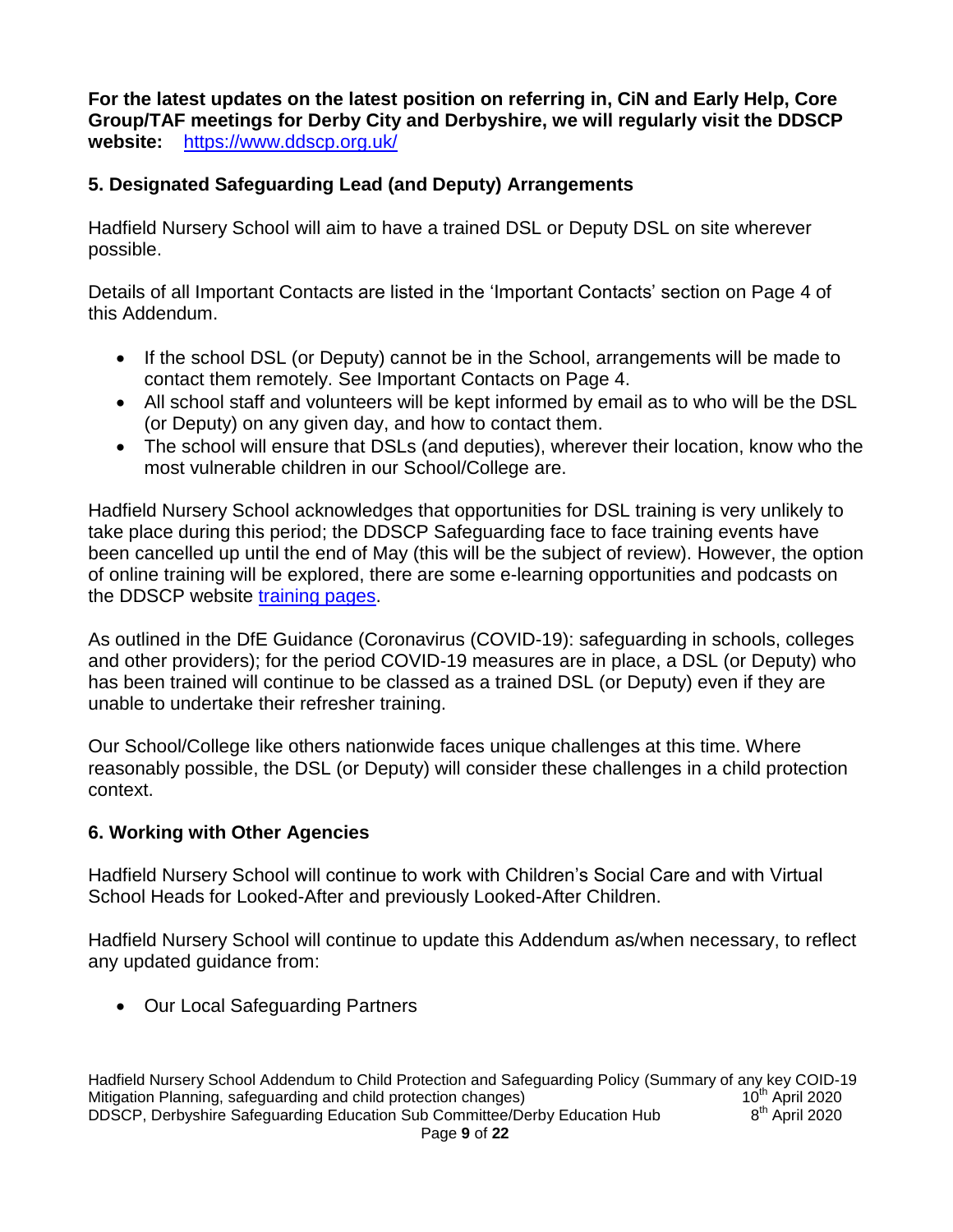The Local Authority about children with Education, Health and Care (EHC) plans, the Local Authority Designated Officer and Children's Social Care, Reporting Mechanisms, Referral Thresholds and Children in Need

The following guidance is currently in place:

# **Multi-Agency Safeguarding Meetings (updated Information published on 25/03/2020)**

As from the 18<sup>th</sup> March all meetings (for example: Looked After Reviews, Child Protection Conferences, Children in Need Reviews) will take place virtually and no face to face conference/meetings will currently take place.

All attendees of meetings will be notified of how they will contribute the meeting and the school will take steps to ensure that they are able to comply with these arrangements.

As there will be delays in circulating the records of such meetings, the school representative will take notes of recommended actions.

For these statutory meetings to go ahead it is equally important that all professionals and especially the allocated Social Workers provide updated reports, care plans and review of arrangements, to these meetings. Hadfield Nursery School will ensure this is a priority. All reports will be emailed using the current arrangements for these meetings taking place.

For Initial Child Protection Case Conferences and Review Conferences, partners will be expected to be available so that the Child Protection Managers (CPMs) can call them to discuss the children and issues of risk, enabling partners to contribute to the plan that the CPM will build based on information shared from all parties.

# **Derbyshire Community Response Unit**

As people become ill with COVID-19 and need to self-isolate their personal circumstances may mean they need some additional help.

The Community Response Unit (CRU) is for people who have no one else to support them. The CRU will be helping people to access food banks or shopping depending on their financial resources; they will help people access support for prescriptions; they will be signposting people to financial advice; and will be offering support for those in social isolation such as telephone befriending. This will be delivered by the Community and Voluntary Sector (CVS).

As CRU requests for help are triaged, if any children are identified as being vulnerable the CRU hub will liaise directly with Children's 'Starting Point' to support the triage of the children's needs.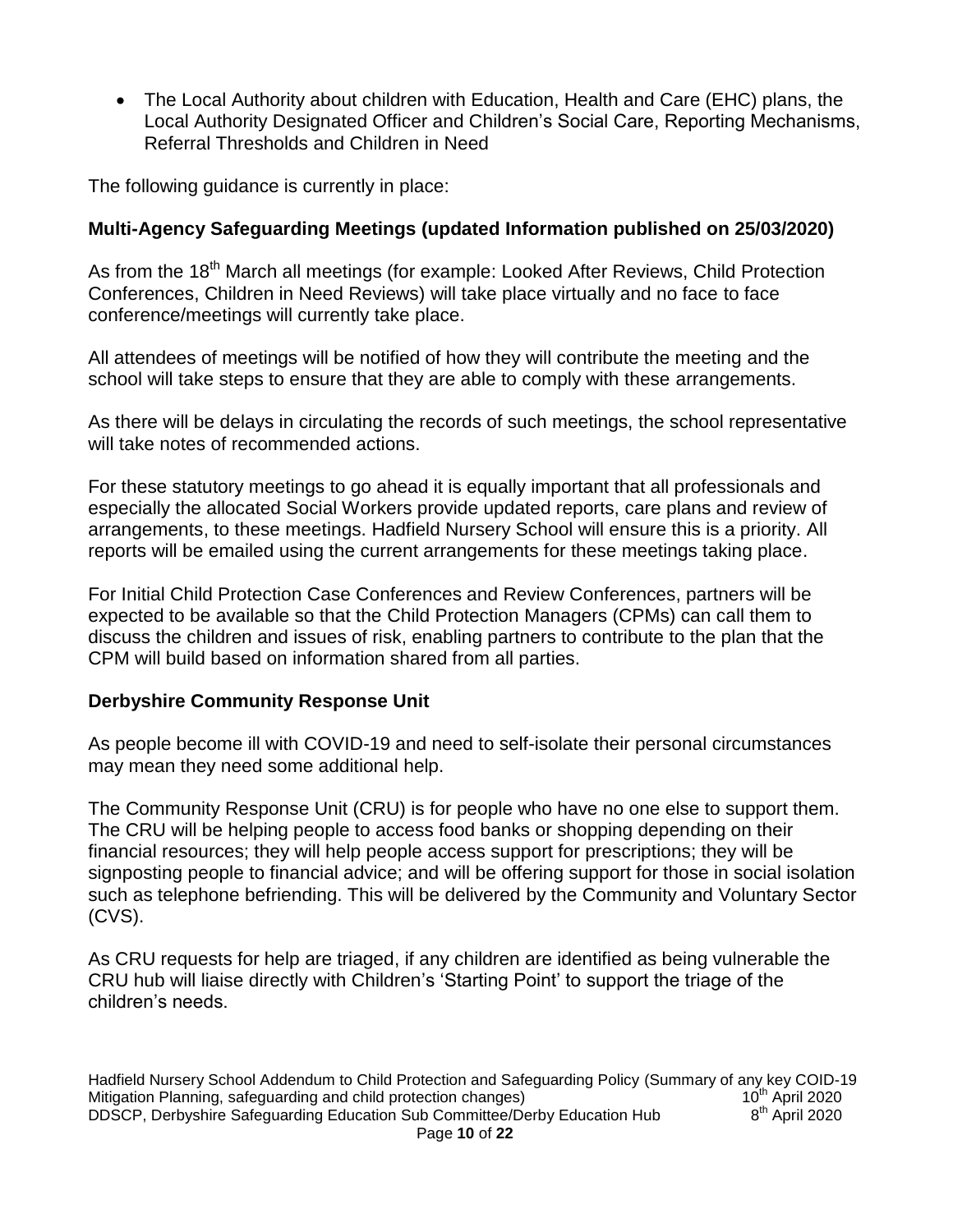The CRU is not a service as such it is an enabler to help people who have no other support to be able to access local support through the CVS network . The CRU has linked up with District/Borough Councils, locality CVS's and key voluntary sector organisations who are coordinating voluntary support within communities.

Anyone who requires support can use the online form:

[https://www.derbyshire.gov.uk/social-health/health-and-wellbeing/health-protection/disease](https://www.derbyshire.gov.uk/social-health/health-and-wellbeing/health-protection/disease-control/coronavirus/community-response-unit/if-you-need-help/if-you-need-help.aspx)[control/coronavirus/community-response-unit/if-you-need-help/if-you-need-help.aspx](https://www.derbyshire.gov.uk/social-health/health-and-wellbeing/health-protection/disease-control/coronavirus/community-response-unit/if-you-need-help/if-you-need-help.aspx) or telephone 01629 535091.

# **Derbyshire Early Help in communities is supported by the Early Help Transition Team**

The Derbyshire Early Help Transition Team will continue to support partner agencies with information, advice and guidance in Early Help. We will stay in contact with our local teams who can assist us and early help, this includes:

- Collating a list of local voluntary services in each community; e.g. Foodbanks, CAB sessions and family support voluntary organisations.
- Contact details for a wide range of validated national organisations has been compiled for partners; including the full range of parenting support and mental health support services.
- Early Help Advisors continue to provide support for partners online and have produced bitesize support sessions that partners can use online with children and families.
- Early Help Advisors maintain links with School Early Help leads.
- Children Centres: provide online support for 0-5 year olds and have posted on their Facebook pages updated information advice and guidance for parents including signposting to key support agencies.

# **Locality Early Help Teams (0-19yrs) Providing Targeted Support Including Childrens Centres**

Hadfield Nursery School will continue to make the appropriate referrals for targeted Early Help support for our children and families. The Locality Early Help teams are receiving referrals from Starting Point and these will be allocated at virtual VCM meetings. They will have close liaison with the Mental Health preventative services, and these teams are now completing Team Around the Family in a virtual meeting with families and professionals.

Hadfield Nursery School is aware that there is continued targeted Early Help across the County. Community based groups in centres and youth groups are now closed in accordance with COVID-19 guidance. Contact with Children, Young People and Families has therefore, moved to using technology to provide online contact e.g. Skype, WhatsApp or FaceTime and phone call support.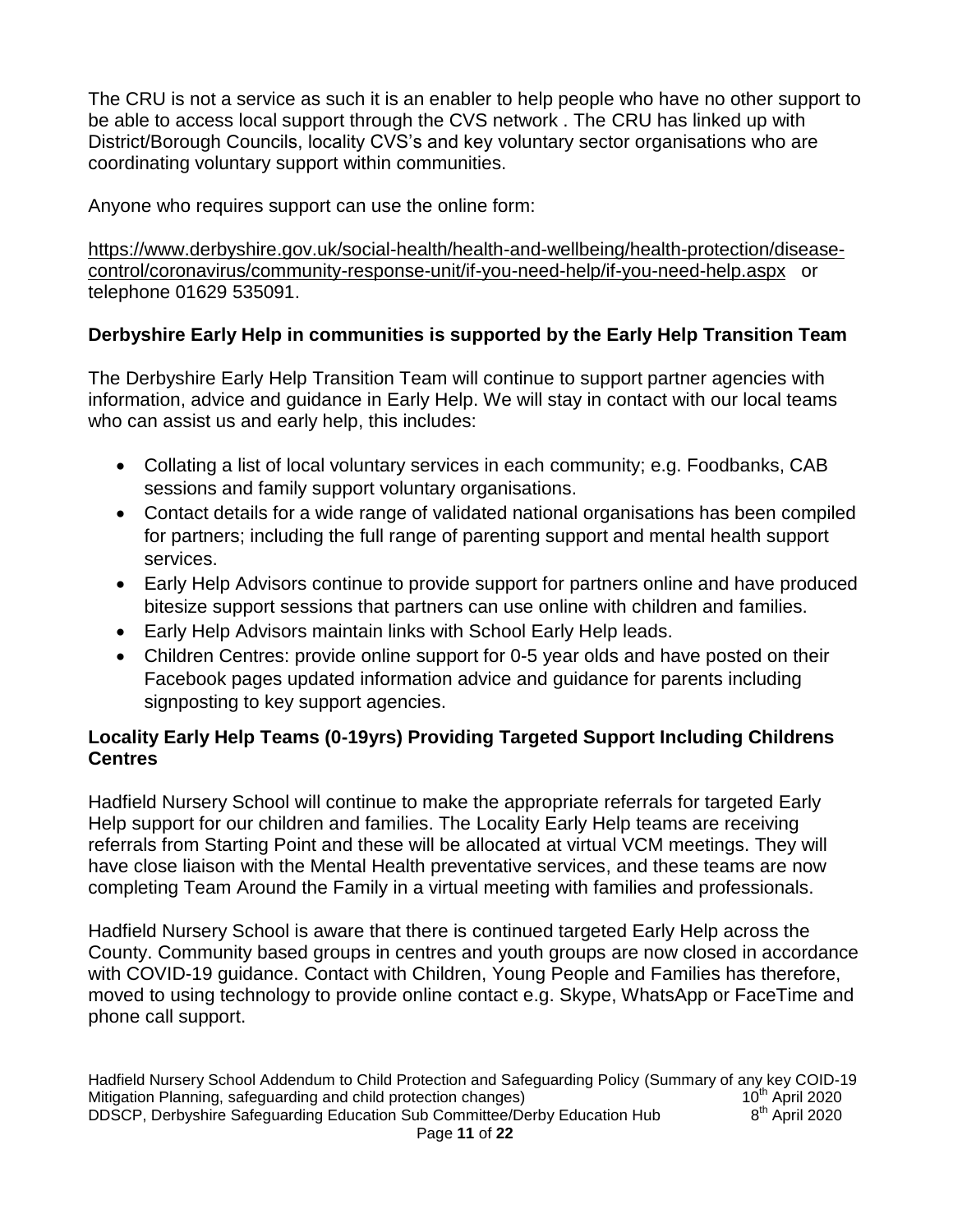These practitioners have developed creative solutions to maintain engagement and also provide interactive resources for children and families to use. Regular appointments are made to continue the family support work and the video conferencing and FaceTime facilities enable a tour around the home to support with maintaining family routines.

Practitioners are converting many evidence based tools into online interactive resources and finding new ways to deliver programmes such as:

- ECAT: Every Child A Talker, speech and language development.
- School Readiness programmes
- Solihull Parenting Approach.
- Stronger Families Safer Children: Systemic approach.

A range of Mental Health resources have been made available to the Early Help teams to provide guidance to parents and carers on managing the anxiety and family dynamics of social distancing and self-isolation. These resources will become good guides for practitioners and parents if families begin to experience inter-parental conflict or conflict with children.

Childrens Services have clear guidance on home visit arrangements and if a family does require home visits, then practitioners will undertake these where appropriate based on COVID-19 guidance at the time.

# **Young Carers**

We are aware that vulnerable children as defined, include children who are young carers. Derbyshire Carers Association, commissioned via DCC, will be continuing to provide support for young carers and their families during the coronavirus pandemic. They will offer advice to any new referrals. 01773 833833 or email: [youngcarers@derbyshirecarers.co.uk](mailto:youngcarers@derbyshirecarers.co.uk)

We will support young carers to attend and stay in school where possible. We are aware that an extended period of time at home could increase the amount of caring the child is doing, impacting on them emotionally and physically.

# **7. Monitoring attendance**

As most children will not be attending school during this period of school closure, we will not be completing our usual attendance registers or following our usual procedures to follow up on non-attendance.

Hadfield Nursery School and Social Workers will agree with parents/carers whether Children in Need should be attending school. The school will then follow up on any learner that they were expecting to attend, who does not. The school will also follow up with any parent or carer who has arranged care for their child(ren) and the child(ren) subsequently do not attend.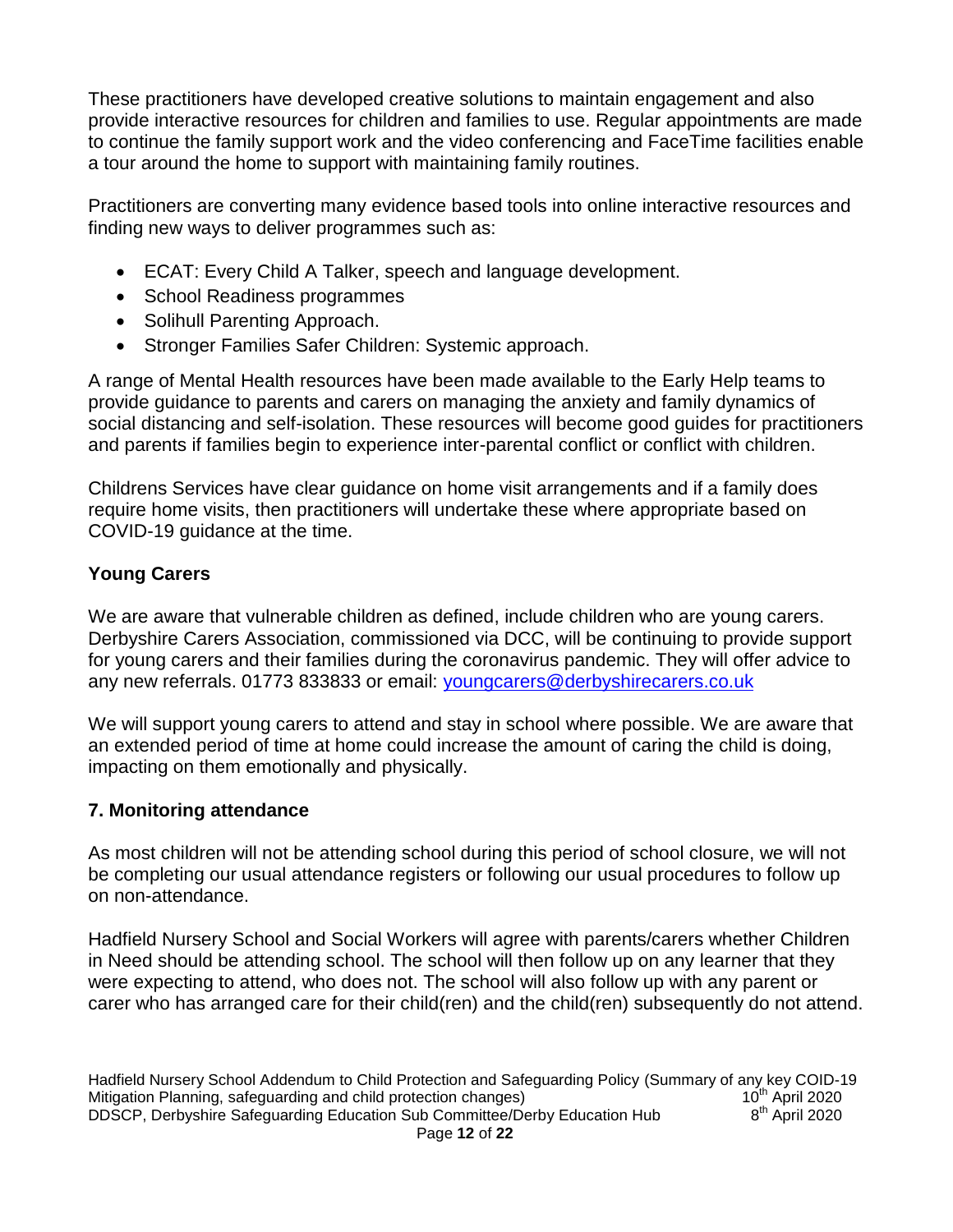To support the above, Hadfield Nursery School will, when communicating with parents/carers, confirm emergency contact numbers are correct and ask for any additional emergency contact numbers where they are available.

In all circumstances where a vulnerable child does not take up their place at school, or discontinues, Hadfield Nursery School will notify their Social Worker.

In the case of vulnerable children sharing provision with other schools, the receiving school should have an arrangement in place on how best to share information and follow up with parents if there are any issues e.g. non-attendance.

Hadfield Nursery School will use the Department for Education's daily online attendance form to keep an accurate record of who is attending school.

In addition, all Derbyshire schools will provide lists of the vulnerable children who are attending the school to the Local Authority to help coordinate responses to vulnerable children as defined by the DfE guidance.

As time moves on our ability to engage effectively with families in this way is improving and we will continue to make contact with our vulnerable children and with families regularly within the existing restrictions

Hadfield Nursery School will work within the social distancing advice the Local Authority has provided for children in school: [https://schoolsnet.derbyshire.gov.uk/administration-services-and-support/coronavirus-](https://schoolsnet.derbyshire.gov.uk/administration-services-and-support/coronavirus-information/information-and-advice-to-schools.aspx)

[information/information-and-advice-to-schools.aspx](https://schoolsnet.derbyshire.gov.uk/administration-services-and-support/coronavirus-information/information-and-advice-to-schools.aspx)

# **8. Safeguarding For Children Not Attending School**

#### **Contact Plans**

Hadfeld Nursery School have contact plans for children with a Social Worker and children who they have safeguarding concerns about, for circumstances where:

- They won't be attending school (for example where the school, parent/carer and Social Worker, if relevant, have decided together that this wouldn't be in the child's best interests); or
- They would usually attend but have to self-isolate

These plans set out:

- How often the school will make contact
- Which staff member(s) will make contact
- How they will make contact

Hadfield Nursery School Addendum to Child Protection and Safeguarding Policy (Summary of any key COID-19<br>Mitigation Planning, safeguarding and child protection changes) 10<sup>th</sup> April 2020 Mitigation Planning, safeguarding and child protection changes) DDSCP, Derbyshire Safeguarding Education Sub Committee/Derby Education Hub 8  $8<sup>th</sup>$  April 2020 Page **13** of **22**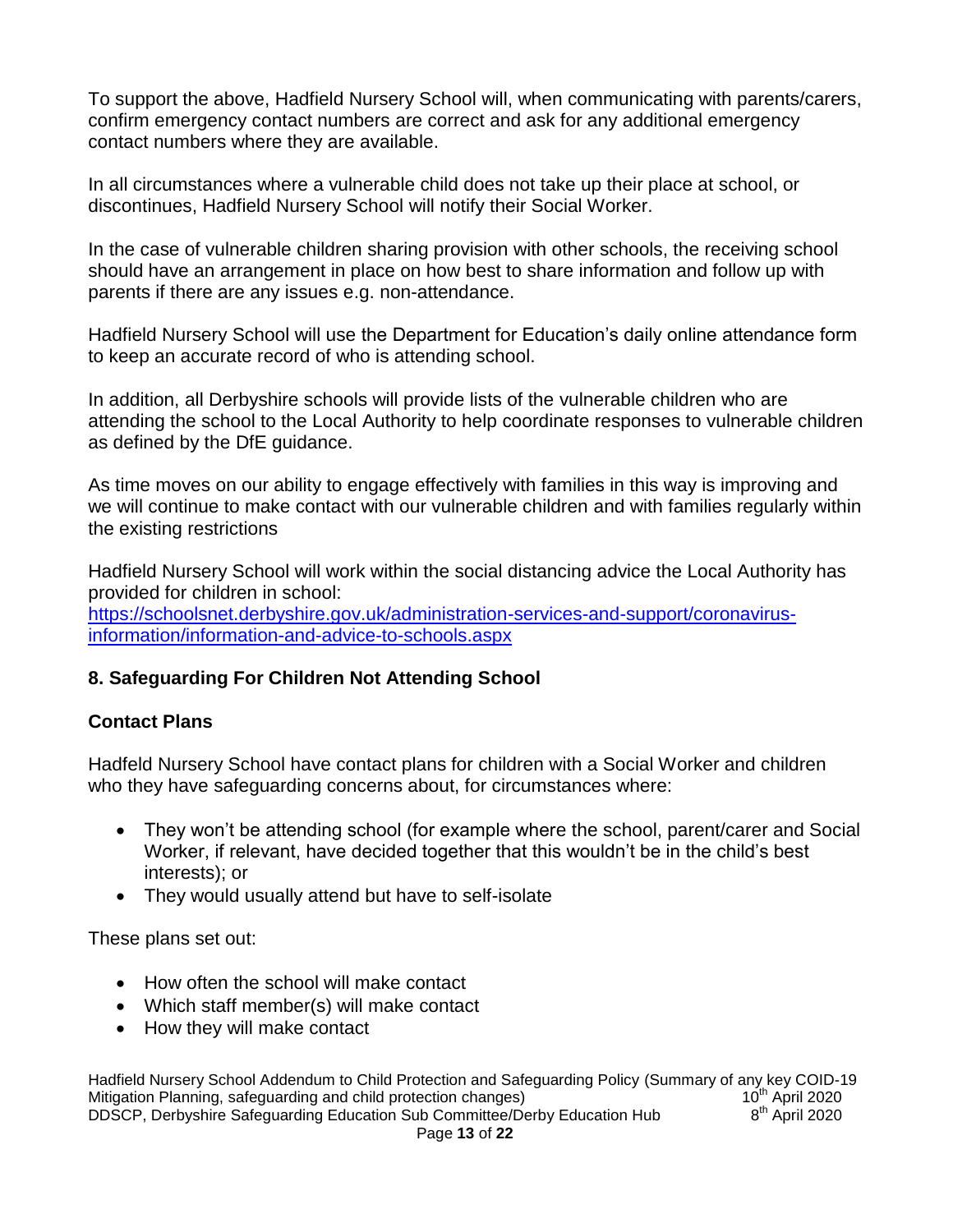Hadfield Nursery School have agreed these plans with Children's Social Care where relevant, and will review them every fortnight.

If the school is unable to make contact with the child(ren), we will contact children's social care.

# **9. Children attending other settings**

Where children are temporarily required to attend another setting, Hadfield Nursery School will ensure the receiving school is provided with any relevant welfare and child protection information.

Wherever possible, the DSL (or Deputy) and/or Special Educational Needs Co-ordinator (SENCO) will share, as applicable:

- The reason(s) why the child is considered vulnerable and any arrangements in place to support them
- The child's EHC plan, Child in Need Plan, Child Protection Plan or Personal Education Plan
- Details of the child's Social Worker
- Details of the Virtual School Head
- Where the DSL, Deputy or SENCO in unable to share this information, the School/College Senior Leader(s) identified in Key Contacts will do this.

Hadfield Nursery School will share this information before the child arrives as far as is possible, and otherwise as soon as possible afterwards.

# **10. Safeguarding all children**

Staff and volunteers are aware that this difficult time potentially puts all children at a greater risk.

Staff and volunteers will continue to be alert to any signs of abuse, or effects on learners' mental health that are also safeguarding concerns, and act on any concerns immediately. In particular, children are likely to be spending more time online (see Section 12 below).

#### **11. Peer on peer abuse**

We will continue to follow the principles set out in Part 5 of Keeping Children Safe in Education, [Sexual violence and sexual harassment between children in schools and colleges](https://www.gov.uk/government/publications/sexual-violence-and-sexual-harassment-between-children-in-schools-and-colleges)  [guidance](https://www.gov.uk/government/publications/sexual-violence-and-sexual-harassment-between-children-in-schools-and-colleges) and local [multi-agency safeguarding children procedures,](https://derbyshirescbs.proceduresonline.com/contents.html) in particular [Children who](https://derbyshirescbs.proceduresonline.com/p_abuse_by_ch_yp.html)  [Present a Risk of Harm to Others](https://derbyshirescbs.proceduresonline.com/p_abuse_by_ch_yp.html) as well as those outlined within the School/College Child Protection/Safeguarding Policy, when managing reports and supporting victims of peer-onpeer abuse.

Hadfield Nursery School Addendum to Child Protection and Safeguarding Policy (Summary of any key COID-19<br>Mitigation Planning, safeguarding and child protection changes) 10<sup>th</sup> April 2020 Mitigation Planning, safeguarding and child protection changes) DDSCP, Derbyshire Safeguarding Education Sub Committee/Derby Education Hub 8  $8<sup>th</sup>$  April 2020 Page **14** of **22**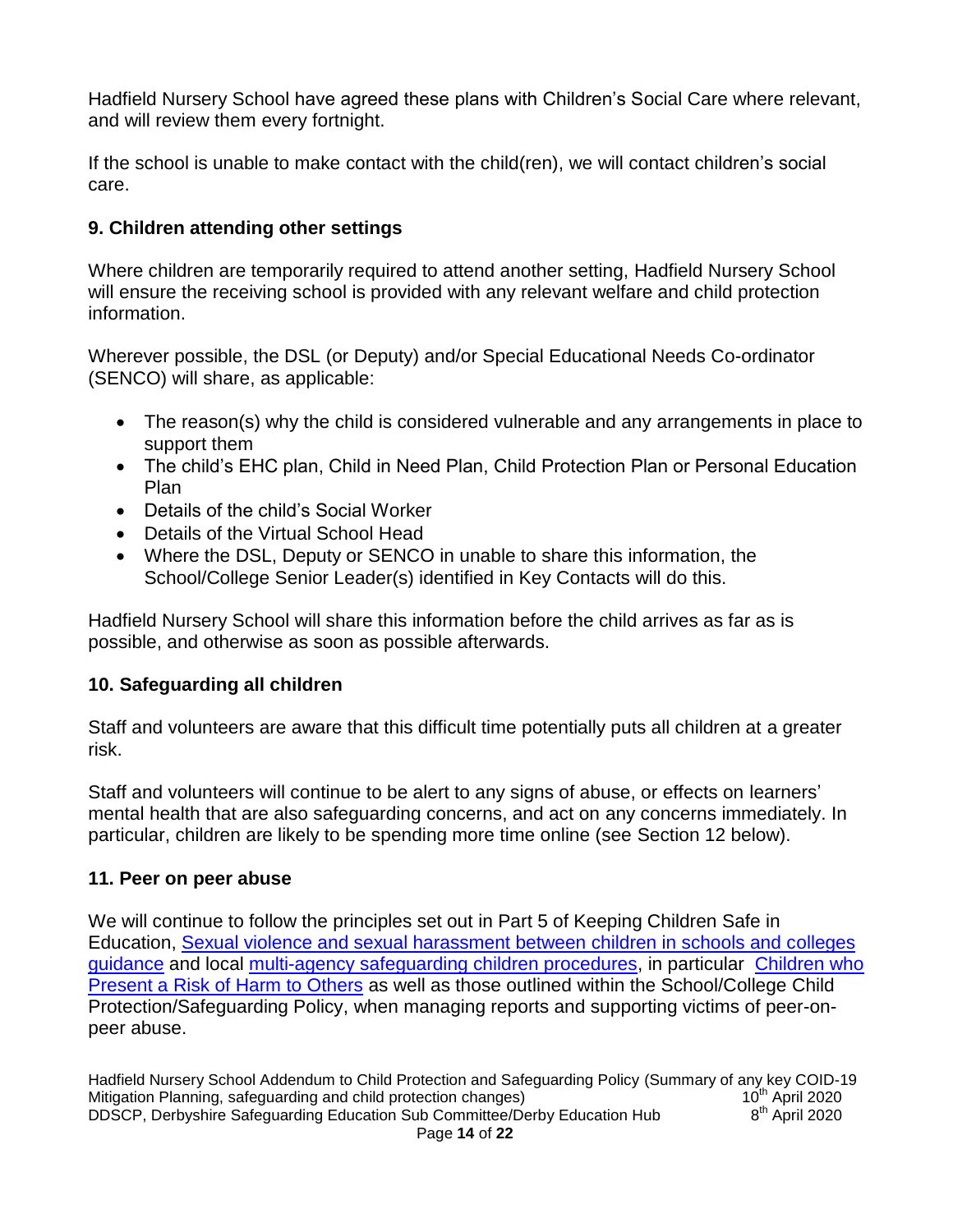Staff should continue to act on any concerns they have immediately.

Hadfield Nursery School recognises that during the partial closure a revised process may be required for managing any report of such abuse, and support to victims.

Hadfield Nursery School will listen and work with the young person, the alleged perpetrator, parents/carers and any multi-agency partner required to ensure the safety and security of the young person and that of the alleged perpetrator.

Concerns and actions must be recorded on and appropriate referrals made.

# **12. Online Safety**

#### **In school**

Hadfield Nursery School will continue to have appropriate filtering and monitoring systems in place. Where students are using computers in school, appropriate supervision will be in place.

# **Outside school**

Where staff are interacting with children online, they will continue to follow the school's existing Staff Code of Conduct Policy.

It is important that all staff who interact with children, including online, continue to look out for signs a child may be at risk. Any such concerns should be dealt with as per the Child Protection and Safeguarding Policy and where appropriate referrals should still be made to Children's Social Care and the Police if required.

Online teaching will follow the same principles as set out in the staff Code of Conduct Policy and the Behaviour Policy.

Hadfield Nursery School will ensure any use of online learning tools and systems is in line with privacy and data protection/GDPR requirements.

The School/College will consider the safeguards around loaning equipment and will take advice from IT services on the issues.

Hadfield Nursery School will work with any further guidance issued by the Local Authority in respect to remote working and learning, and when using online to communicate with children and their families.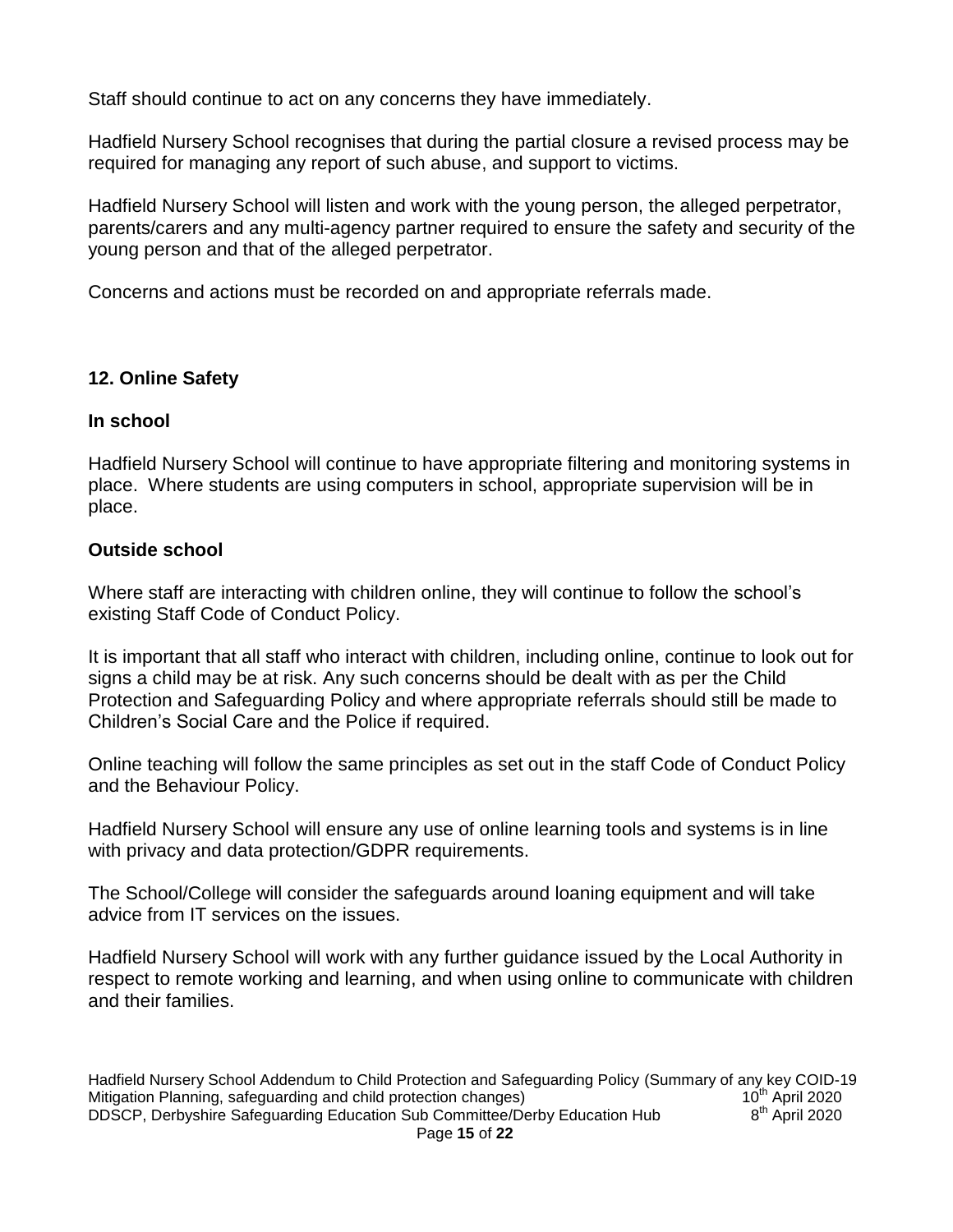Staff will continue to be alert to signs that a child may be at risk of harm online, and act on any concerns immediately, following our reporting procedures as set out in Section 3 of this Addendum.

Hadfield Nursery School will ensure children know how to report any concerns they have back to the school, and signpost them to other sources of support if required.

#### **Working with Parents and Carers**

Hadfield Nursery School will ensure parents and carers:

- Are aware of the potential risks to children online and the importance of staying safe online.
- Know additional resources that are available for support to keep their children safe online.

The school website has information regarding online safety and resources. In addition it will email this information to parents, and use Facebook posts to highlight online safety and resources.

The School/College will work within any further local guidelines issued to Schools/Colleges/Education settings around Video Conferencing and Remote Learning (e.g. Zoom, Microsoft Teams) during the COVID-19 Outbreak.

#### **13. Mental Health and Well-being**

Hadfield Nursery School will signpost all learner, parents and staff to resources to support good mental health at this time.

The Derbyshire Early Help teams are closely aligned with the Mental Health Specialist Community Advisors and they will work together to provide the most appropriate support for children and families during the current COVID-19 pandemic.

This will include online support from preventative services, specialist services and if appropriate the Crisis Teams will support children.

Resources are available and have been especially adapted to support children who may be anxious during social distancing and self-isolation; these are available from the DCC website and school staff can be guided to these resources by the local Early Help Teams:

[https://www.derbyshire.gov.uk/social-health/health-and-wellbeing/health-protection/disease](https://www.derbyshire.gov.uk/social-health/health-and-wellbeing/health-protection/disease-control/coronavirus/schools/schools-parents.aspx)[control/coronavirus/schools/schools-parents.aspx](https://www.derbyshire.gov.uk/social-health/health-and-wellbeing/health-protection/disease-control/coronavirus/schools/schools-parents.aspx)

[https://www.mentallyhealthyschools.org.uk/media/1960/coronavirus-mental-health-and](https://www.mentallyhealthyschools.org.uk/media/1960/coronavirus-mental-health-and-wellbeing-resources.pdf)[wellbeing-resources.pdf](https://www.mentallyhealthyschools.org.uk/media/1960/coronavirus-mental-health-and-wellbeing-resources.pdf)

Hadfield Nursery School Addendum to Child Protection and Safeguarding Policy (Summary of any key COID-19<br>Mitigation Planning, safeguarding and child protection changes) 10<sup>th</sup> April 2020 Mitigation Planning, safeguarding and child protection changes) DDSCP, Derbyshire Safeguarding Education Sub Committee/Derby Education Hub 8  $8<sup>th</sup>$  April 2020 Page **16** of **22**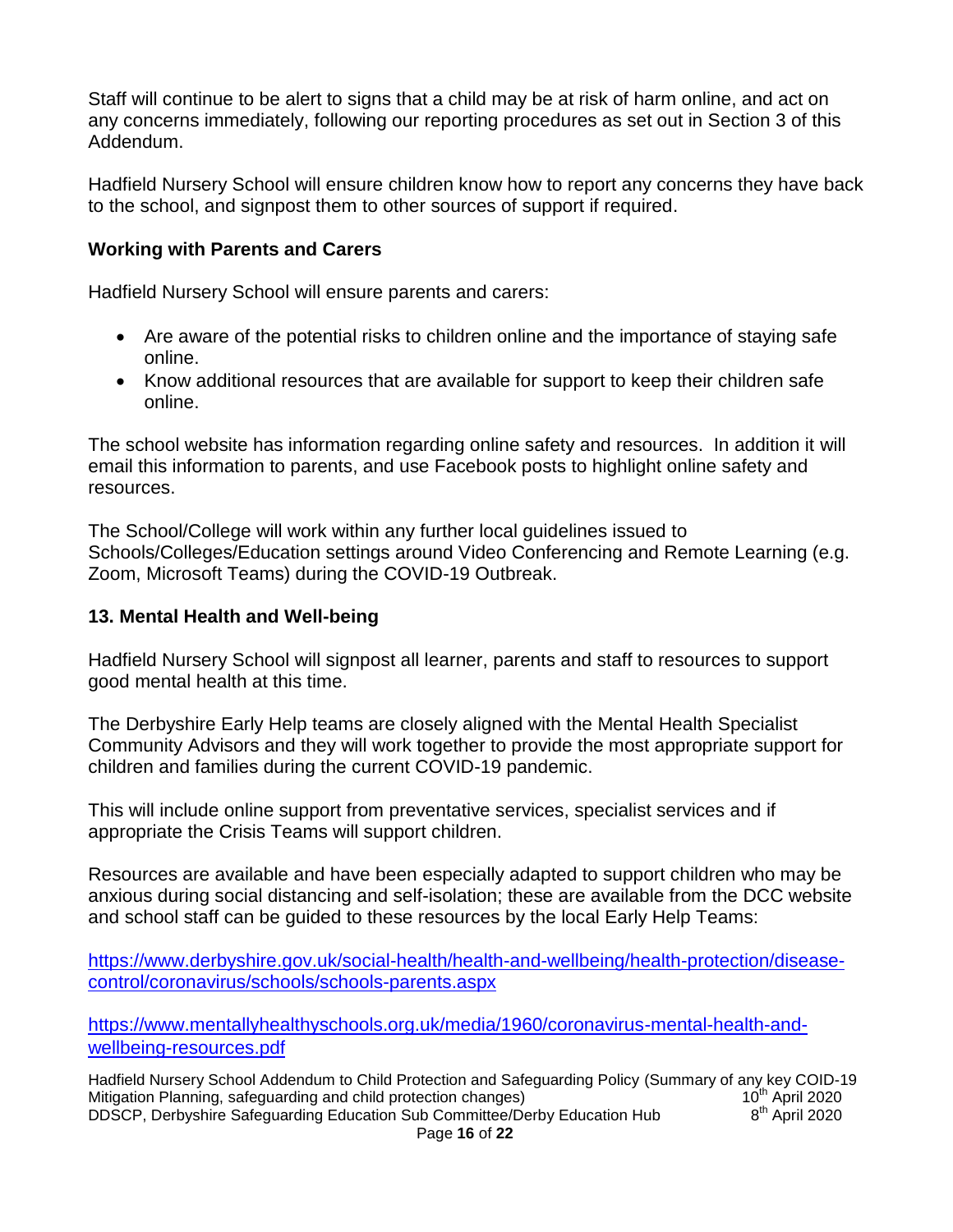# **Supporting Children Not in School**

Hadfield Nursery School is committed to ensuring the safety and wellbeing of all its children and young people.

Where the DSL has identified a child to be on the edge of social care support, or who would normally receive pastoral type support in school, they should ensure that a robust contact plan and risk assessment is in place for that child or young person.

Details of this plan must be recorded, as should a record of contacts that have been made.

The contact plans can include; remote contact, phone contact, door step visits. Other individualised contact methods should be considered and recorded.

Hadfield Nursery School and its DSL will work closely with all stakeholders to maximise the effectiveness of any contact plan.

This plan and risk assessments must be reviewed regularly (at least once a fortnight) and where concerns arise, the DSL will consider any referrals as appropriate.

Hadfield Nursery School will share safeguarding messages on its website and social media pages.

Hadfield Nursery School recognises that education is a protective factor for children and young people, and the current circumstances, can affect the mental health of pupils and their parents/carers. Teachers at the School/College need to be aware of this in setting expectations of learners' work where they are at home.

Hadfield Nursery School will ensure that where we care for children of critical workers and vulnerable children on site, we ensure appropriate support is in place for them. This will be bespoke to each child and recorded.

# **Supporting Children in School**

Hadfield Nursery School is committed to ensuring the safety and wellbeing of all its students.

Hadfield Nursery School will continue to be a safe space for all children to attend and flourish. The Headteacher will ensure that appropriate staff are on site and staff to learner ratio numbers are appropriate, to maximise safety.

Hadfield Nursery School will refer to the Government guidance for education and childcare settings on how to implement social distancing and continue to follow the advice from Public Health England on handwashing and other measures to limit the risk of spread of COVID-19.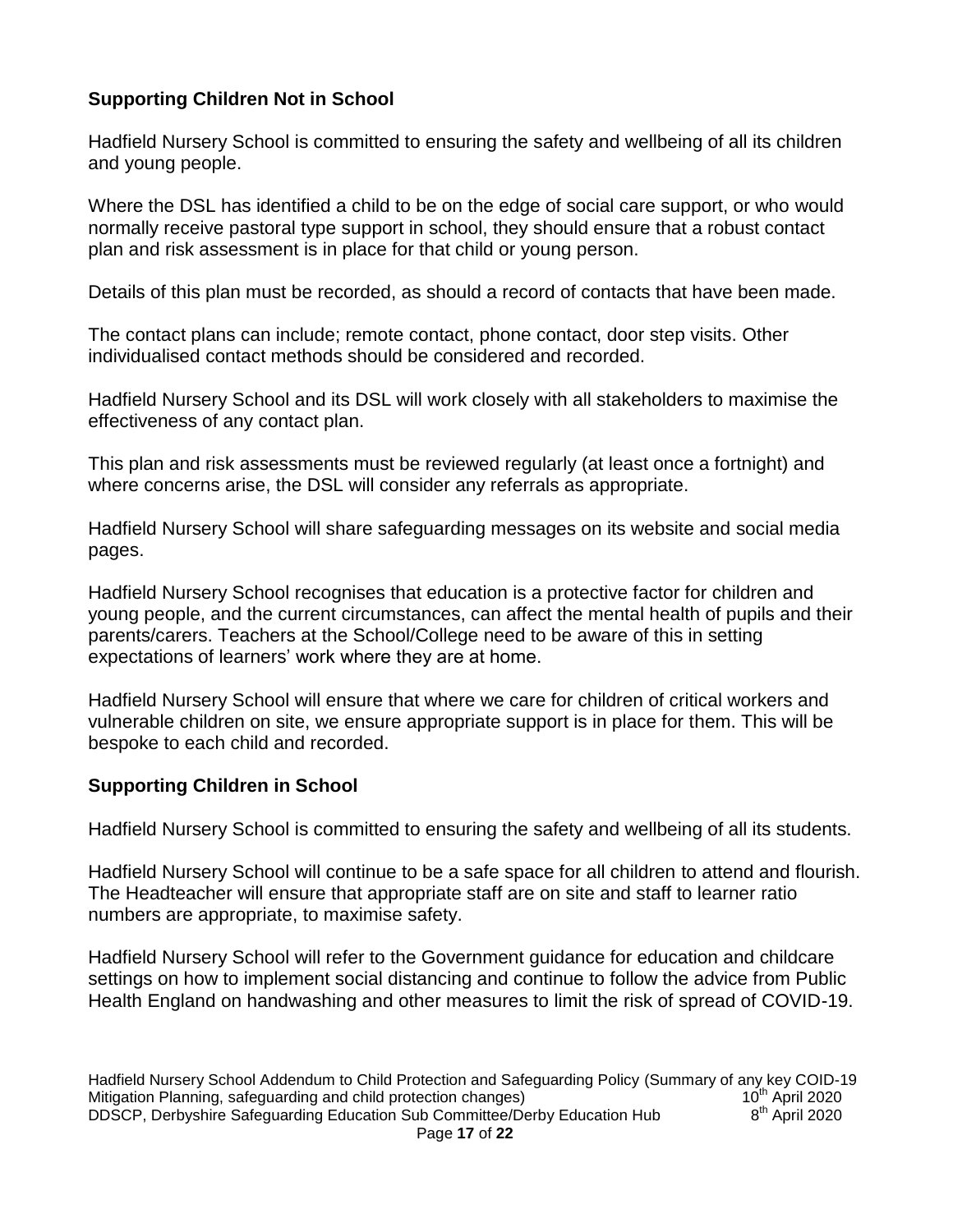Hadfield Nursery School will ensure that where they care for children of critical workers and vulnerable children on site, will ensure appropriate support is in place for them. This will be bespoke to each child and recorded.

#### **14. Domestic Abuse**

The current COVID-19 measures being taken are likely to increase the stress on family life and it is expected that domestic abuse incidents are likely to rise.

Hadfield Nursery School will continue to receive domestic abuse notifications via the Stopping Domestic Abuse Together (SDAT) initiative as will Children's Social Care. Notifications will continue to be recorded in the children's Safeguarding File. The Police are providing the existing responses and there is no change to practice:

[https://schoolsnet.derbyshire.gov.uk/keeping-children-safe-in-education/safeguarding](https://schoolsnet.derbyshire.gov.uk/keeping-children-safe-in-education/safeguarding-policies-guidance-and-protocols/domestic-abuse-notifications.aspx)[policies-guidance-and-protocols/domestic-abuse-notifications.aspx](https://schoolsnet.derbyshire.gov.uk/keeping-children-safe-in-education/safeguarding-policies-guidance-and-protocols/domestic-abuse-notifications.aspx)

As with any concern about a child Hadfield Nursery School will take steps to ensure the child is safe. In all cases the School/College will review what they know about the child and their family.

If the child is expected to attend school the usual checks should be made on their welfare.

- What is known about the child when they arrived (or not) at school today?
- Who in the school needs to be informed?
- What 'checks' need to be carried out and how best can these be achieved?
- Are they in school today? How are they presenting physically and emotionally? Are there any changes in their behaviour?

When a child is not at expected to be at school there should be consideration about how best the school can seek assurance on their welfare and what checks can be made.

#### **In all cases the school will make general enquires with the child about how they are. The Domestic Abuse Notification should not be referred to unless it is directly mentioned by the child or where the parent/carer raises the issue.**

If the DSL/Deputy DSL identifies any child protection concerns they will refer to Children's Social Care.

Children's Social Care will also review the incident and will liaise with the school where there are Child Protection concerns about the safety of the child.

Where the DSL has identified a child to be on the edge of Social Care support; or who would normally receive pastoral type support in school, they should ensure that a robust contact plan and risk assessment is in place for that child or young person.

Hadfield Nursery School Addendum to Child Protection and Safeguarding Policy (Summary of any key COID-19<br>Mitigation Planning, safeguarding and child protection changes) 10<sup>th</sup> April 2020 Mitigation Planning, safeguarding and child protection changes) DDSCP, Derbyshire Safeguarding Education Sub Committee/Derby Education Hub 8  $8<sup>th</sup>$  April 2020 Page **18** of **22**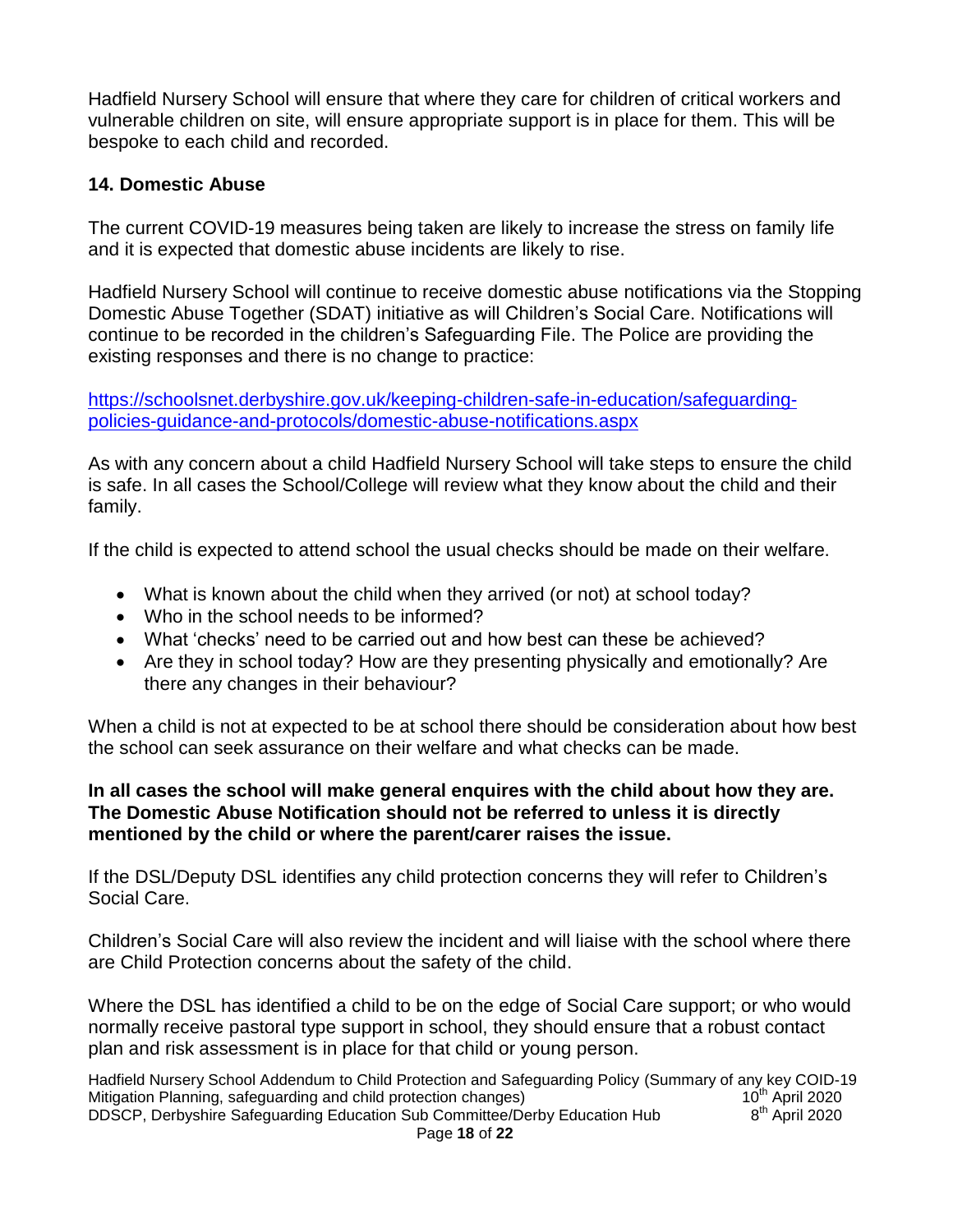Details of this plan must be recorded, as should a record of contacts that have been made.

The contact plans can include; remote contact, phone contact, door step visits. Other individualised contact methods should be considered and recorded. Hadfield Nursery School and its DSL will work closely with all stakeholders to maximise the effectiveness of any contact plan.

This plan and risk assessments must be reviewed regularly (at least once a fortnight) and where concerns arise, the DSL will consider any referrals as appropriate.

# **15. Staff Recruitment, Movement of Staff, Training and Induction**

# **Recruiting New Staff and Volunteers**

- Hadfield Nursery School will continue to recognise the importance of robust safer recruitment procedures, so that adults and volunteers who work in our school are safe to work with children.
- Hadfield Nursery School will continue to follow safer recruitment procedures, and Part 3 of Keeping Children Safe in Education.
- In urgent cases, when validating proof of identity documents to apply for a DBS check, Hadfield Nursery School will initially accept verification of scanned documents via online video link, rather than being in physical possession of the original documents. This approach is in line with revised guidance from the DBS.
- New staff must still present the original documents when they first attend work at the school.
- Hadfield Nursery School will continue to undertake the usual checks on new volunteers, and to carry out Risk Assessments to decide whether volunteers who are not in regulated activity should have an enhanced DBS check, in accordance with paragraphs 167-172 of Keeping Children Safe in Education.
- Where new staff are recruited, or new volunteers enter Hadfield Nursery School, they will continue to be provided with a Safeguarding Induction.

It remains essential that people who are unsuitable are not allowed to enter the children's workforce or gain access to children. When recruiting new staff, Hadfield Nursery School will continue to follow the relevant Safer Recruitment Processes for their setting, including, as appropriate, relevant sections in Part 3 of Keeping Children Safe in Education (2019) (KCSIE).

In response to COVID-19, the Disclosure and Barring Service (DBS) has made changes to its guidance on standard and enhanced DBS ID checking to minimise the need for face to face contact.

Where Hadfield Nursery School is utilising volunteers, they will continue to follow the checking and risk assessment process as set out in paragraphs 167 to 172 of KCSIE. Under no

Hadfield Nursery School Addendum to Child Protection and Safeguarding Policy (Summary of any key COID-19<br>Mitigation Planning, safeguarding and child protection changes) 10<sup>th</sup> April 2020 Mitigation Planning, safeguarding and child protection changes) DDSCP, Derbyshire Safeguarding Education Sub Committee/Derby Education Hub 8  $8<sup>th</sup>$  April 2020 Page **19** of **22**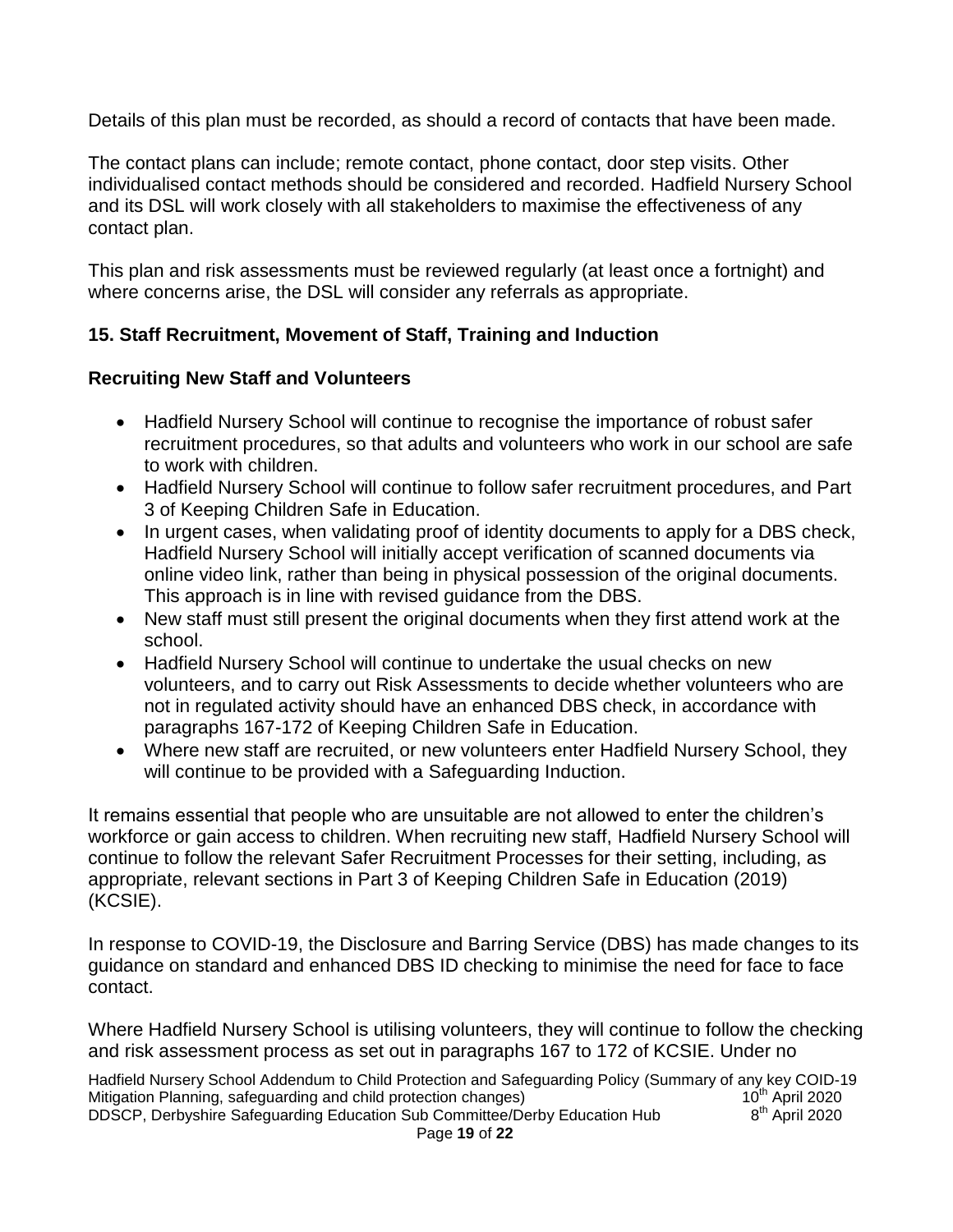circumstances will a volunteer who has not been checked be left unsupervised or allowed to work in regulated activity.

# **Staff 'on loan' from Other Schools**

If staff are deployed from another education or children's workforce setting Hadfield Nursery School will take into account the DfE supplementary guidance on Safeguarding Children during the COVID-19 pandemic and will accept portability by seeking assurances from the current employer in writing that;

- the individual has been subject to an enhanced DBS and Children's Barred List check
- there are no known concerns about the individual's suitability to work with children
- there is no ongoing disciplinary investigation relating to that individual

As well as seeking assurance from the 'loaning' School that staff have had the appropriate checks; Hadfield Nursery School will also assess the risks of staff 'on loan' working in the school, and the Headteacher and Chair of Governors will do these risk assessments.

Hadfield Nursery School will also use the DBS Update Service, where these staff have signed up to it, to check for any new information.

# **Safeguarding Induction and Training**

Hadfield Nursery School will make sure loaned staff and volunteers are aware of changes to the procedures and local School/College arrangements.

New staff and volunteers will continue to receive:

- A Safeguarding Induction
- A copy of the Schools/Colleges Child Protection Safeguarding Policy (and this addendum)
- Keeping Children Safe in Education (part 1)

Hadfield Nursery School will decide on a case by case basis what level of Safeguarding Induction staff 'on loan' need. In most cases, this will be:

- A copy of the School/College Child Protection/Safeguarding Policy and this addendum
- Confirmation of local processes
- Confirmation of DSL arrangements

Hadfield Nursery School will pay regard to:

Visitors and External Contributors Policy, issued to all Derbyshire education settings: [https://schoolsnet.derbyshire.gov.uk/keeping-children-safe-in-education/safeguarding](https://schoolsnet.derbyshire.gov.uk/keeping-children-safe-in-education/safeguarding-policies-guidance-and-protocols/safeguarding-model-policies.aspx)[policies-guidance-and-protocols/safeguarding-model-policies.aspx](https://schoolsnet.derbyshire.gov.uk/keeping-children-safe-in-education/safeguarding-policies-guidance-and-protocols/safeguarding-model-policies.aspx)

Hadfield Nursery School Addendum to Child Protection and Safeguarding Policy (Summary of any key COID-19<br>Mitigation Planning, safeguarding and child protection changes) 10<sup>th</sup> April 2020 Mitigation Planning, safeguarding and child protection changes) DDSCP, Derbyshire Safeguarding Education Sub Committee/Derby Education Hub 8  $8<sup>th</sup>$  April 2020 Page **20** of **22**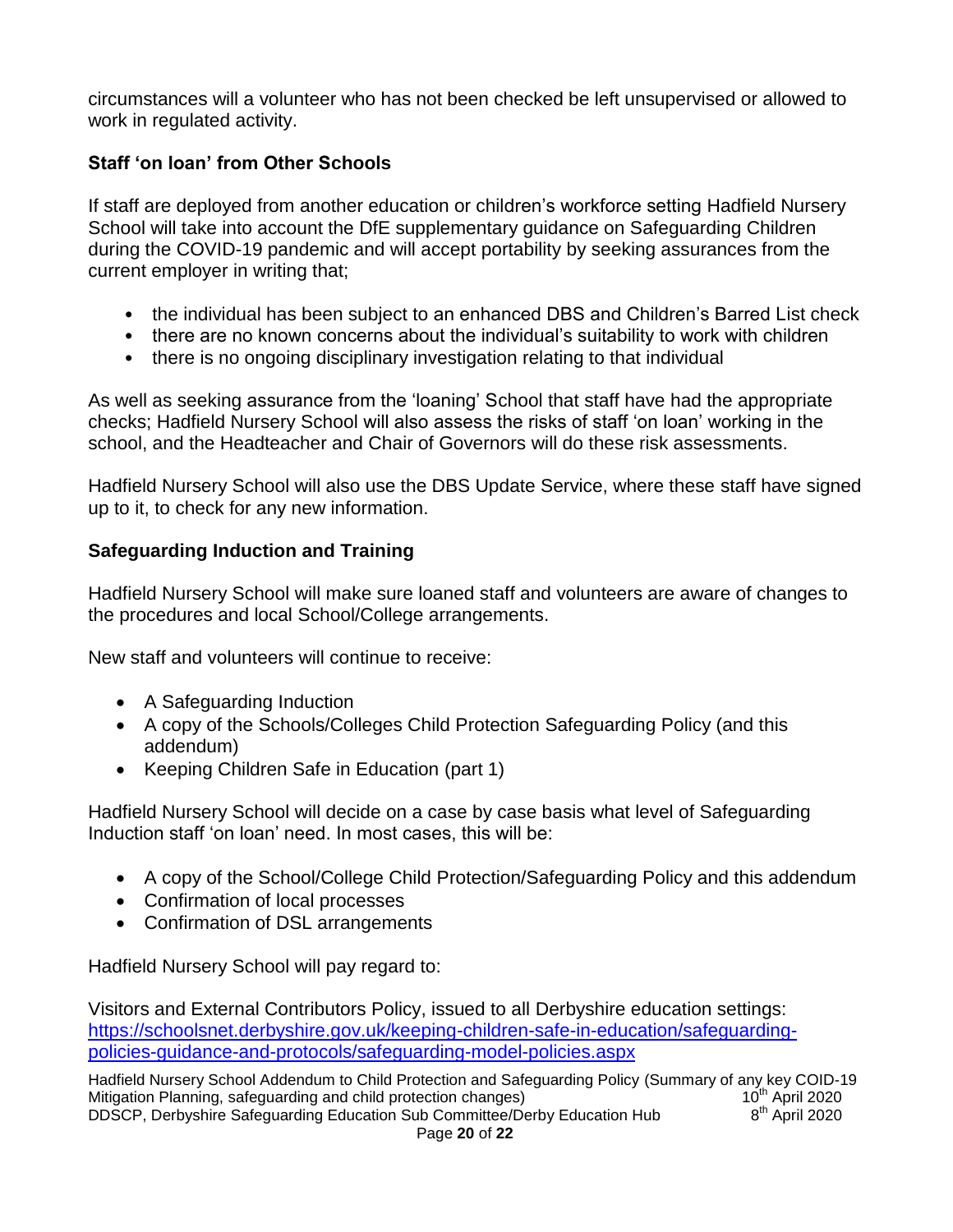#### **16. Keeping Records of who is on Site**

Whilst acknowledging the challenge of the current environment, it is essential from a safeguarding perspective that any school is aware on any given day which staff/volunteers will be in the school. They will also ensure that appropriate checks have been carried out, especially for anyone engaging in regulated activity. As such, Hadfield Nursery School will continue to keep the Single Central Record (SCR) up to date as outlined in paragraphs 148 to 156 in KCSIE.

The SCR will provide the means to log everyone that will be working or volunteering in a School/College on any given day, including any staff who may be on loan from other institutions. The SCR will be used to log details of any Risk Assessments carried out on volunteers and staff on loan from elsewhere.

#### **17. Concerns about a staff member or volunteer**

Hadfield Nursery School will continue to follow the principles set out in Part 4 of Keeping Children Safe in Education, the School/College Policies and the local Multi-Agency Safeguarding Children Procedures, [Managing Allegations against Staff, Carers and](https://derbyshirescbs.proceduresonline.com/p_alleg_staff_carer_volunteer.html)  [Volunteers.](https://derbyshirescbs.proceduresonline.com/p_alleg_staff_carer_volunteer.html)

Staff should continue to act on any concerns they have immediately. There are no practice changes as to how a referral is made to the Derbyshire LADO. Forms are completed and sent into: [Professional.Allegations@derbyshire.gov.uk](mailto:Professional.Allegations@derbyshire.gov.uk)

Hadfield Nursery School will continue to follow their legal duty to refer to the Disclosure and Barring Service (DBS) anyone who has harmed or poses a risk of harm to a child or vulnerable adult. Full details can be found at paragraph 163 of KCSIE.

Hadfield Nursery School will continue to refer potential cases of teacher misconduct to the Teaching Regulation Agency as per paragraph 166 of KCSIE. This will be undertaken via the email address Misconduct. Teacher@education.gov.uk for the duration of the COVID-19 period, in line with government guidance.

#### **Staff Absence**

Where Hadfield Nursery School has concerns about the impact of staff absence – such as our Designated Safeguarding Lead or First Aiders, this will be discussed immediately with the Headteacher/Chair of Governors.

Hadfield Nursery School Addendum to Child Protection and Safeguarding Policy (Summary of any key COID-19<br>Mitigation Planning, safeguarding and child protection changes) 10<sup>th</sup> April 2020 Mitigation Planning, safeguarding and child protection changes) DDSCP, Derbyshire Safeguarding Education Sub Committee/Derby Education Hub 8  $8<sup>th</sup>$  April 2020 Page **21** of **22**